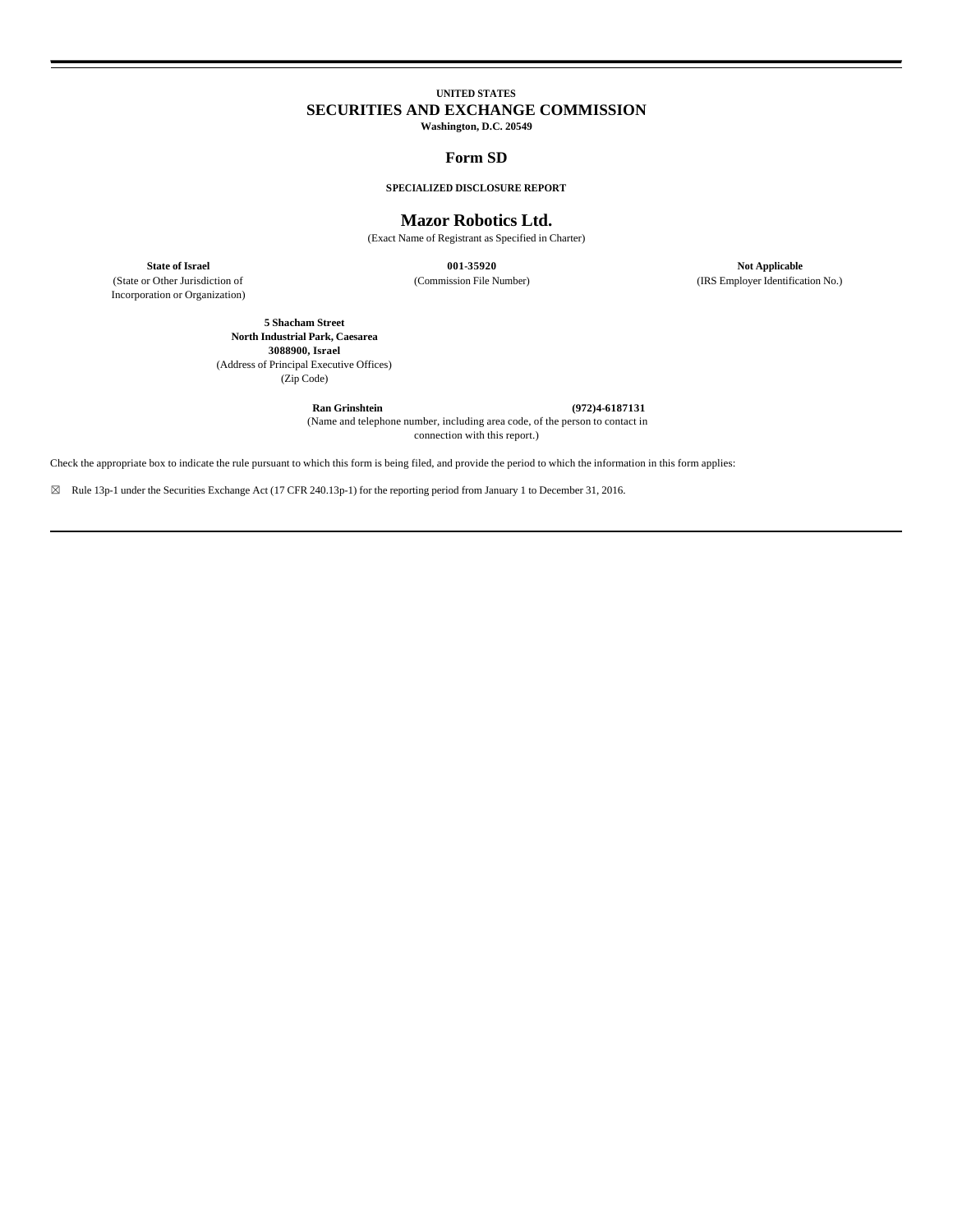#### **Section 1 - Conflict Minerals Disclosure**

## Item 1.01 Conflict Minerals Disclosure and Report

Mazor Robotics Ltd. (the "Company") has filed a Conflict Minerals Report for the year ended December 31, 2016 with the Securities and Exchange Commission (the "SEC"). The Company evaluated its current products and determined that certain products the Company manufactures or contracts to manufacture contain "conflict minerals" as defined in applicable SEC rules. The Company is filing this Form SD along with a Conflict Minerals Report to disclose the process it used to determine the source of the conflict minerals utilized in the manufacture of its products.

## Item 1.02 Exhibit

In accordance with Rule 13p-1 under the Securities Exchange Act of 1934, a copy of Mazor Robotics Ltd.'s Conflict Minerals Report for the calendar year ended December 31, 2016 is filed herewith as Exhibit 1.01 and is available at www.Mazorrobotics.com (see Corporate Governance on the Investors Relations page). Information on the Company's website shall not be deemed to be a part of, or incorporated into, this Form SD.

#### **Section 2 - Exhibits**

Item 2.01 Exhibits

Exhibit 1.01 - Conflict Minerals Report as required by Items 1.01 and 1.02 of this Form SD.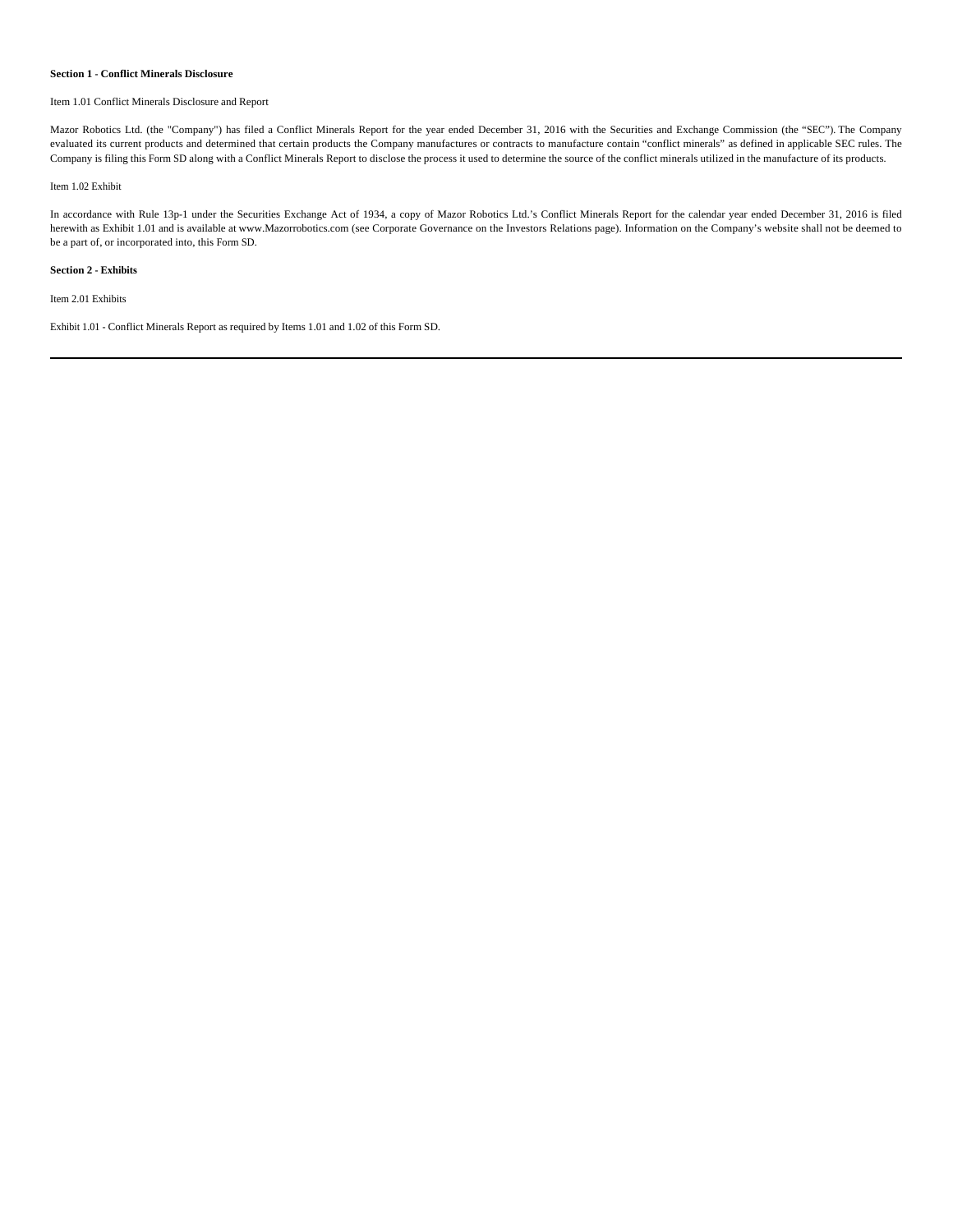## SIGNATURES

Pursuant to the requirements of the Securities Exchange Act of 1934, the registrant has duly caused this report to be signed on its behalf by the duly authorized undersigned.

Mazor Robotics Ltd. (Registrant)

By: /s/ Eli Zehavi Eli Zehavi Chief Operating Officer May 31, 2017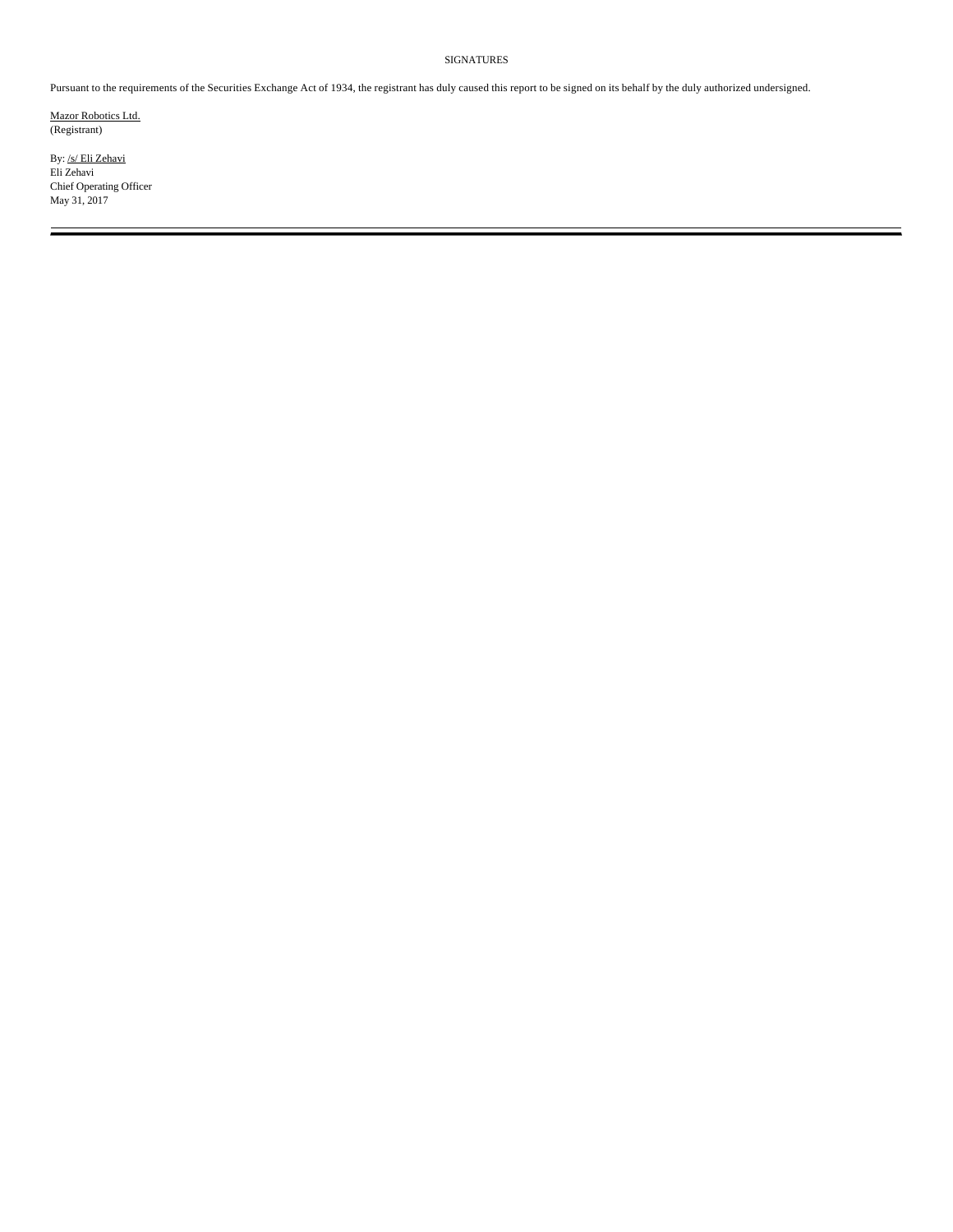#### **Mazor Robotics Ltd. Conflict Minerals Report For The Year Ended December 31, 2016**

This report for the year ended December 31, 2016 is presented to comply with Rule 13p-1 under the Securities Exchange Act of 1934, as amended (the "Rule"). The Rule was adopted by the Securities and Exchange Commission (the "SEC") to implement reporting and disclosure requirements related to Conflict Minerals as directed by the Dodd-Frank Wall Street Reform and Consumer Protection Act of 2010. The Rule imposes certain reporting obligations on SEC registrants whose manufactured products contain Conflict Minerals which are necessary to the functionality or production of their products. "Conflict Minerals" are defined as cassiterite, columbite-tantalite, gold, wolframite, and their derivatives, which are limited to tin, tantalum, tungsten, and gold ("3TG") for the purposes of this assessment.

If a registrant can establish that the Conflict Minerals originated from sources other than the Democratic Republic of the Congo or an adjoining country (the "Covered Countries"), or from recycled and scrap sources, it must disclose its determination, provide a brief description of the inquiry it undertook and the results of the inquiry on Form SD.

If a registrant has reason to believe that any of the Conflict Minerals in their supply chain may have originated in the Covered Countries, or if they are unable to determine the country of origin of those Conflict Minerals, then the issuer must exercise due diligence on the Conflict Minerals' source and chain of custody. The registrant must annually submit a report, Conflict Minerals Report (the "CMR"), as an exhibit to its Form SD to the SEC that includes a description of those due diligence measures.

#### **1. Overview**

This report has been prepared by management of Mazor Robotics Ltd. (herein referred to as "Mazor", "Mazor Robotics", "Company", "we", "us", or "our"). The information includes the activities of Mazor's wholly owned subsidiaries.

We engage in the development, production and marketing of innovative medical devices for supporting surgical procedures in the fields of orthopedics and neurosurgery. We operate in the fields of image guided surgery and computer-assisted surgery enabling the use of surgical instruments with high precision and minimal invasiveness and aiming to simplify complex and minimally-invasive surgical procedures. We believe that our portfolio of products, including the recently launched Mazor X Surgical Guidance System (the "Mazor X"), and the Renaissance® Surgical Guidance System (the "Renaissance" and together with the Mazor X, the "Products"), are transforming spine surgery from freehand procedures to highly accurate, state-of-the-art, guided procedures that raise the standard of care with better clinical results.

Our customers are mainly comprised of hospitals, medical centers, academic centers and medical device distributors. We sell our Products and services in the United States through our direct sales force, and in most other territories, we mainly sell our Products using third-party distributors.

Mazor is committed to the highest ethical standards and to conducting its business with the highest level of integrity, as defined in our Code of Business Conduct and Ethics. We strive to source materials from companies that share our values around human rights, ethics and environmental responsibility. We conducted an analysis of our Products and found the presence of 3TG materials. Therefore, the Products that we manufacture are subject to the reporting obligations of the Rule.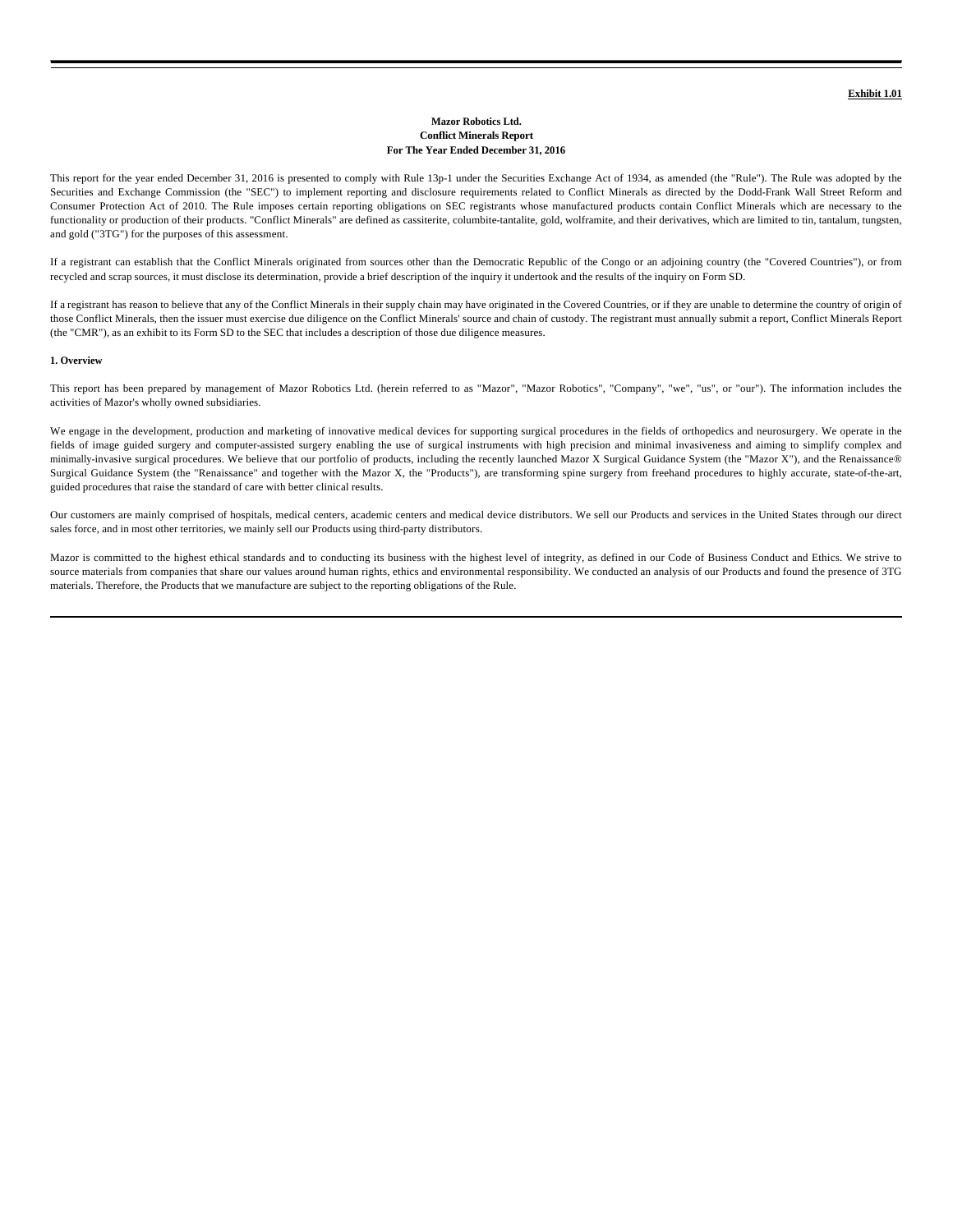## **2. Supply Chain Overview**

Mazor does not purchase Conflict Minerals directly from mines, smelters or refiners, and tracing these minerals to their sources is a challenge that requires us to rely on suppliers and manufacturers ("Suppliers") in the efforts to achieve supply chain transparency, including obtaining information regarding the origin of the Conflict Minerals. Our Suppliers are expected to provide the 3TG sourcing information to us per our Conflict Minerals Policy.

## **3. Reasonable Country of Origin Inquiry (RCOI)**

We performed an internal assessment and prioritized the list of Suppliers to approach. In the first step we conducted a comprehensive analysis of our Products components and identified potential 3TG Suppliers ("Potential 3TG Suppliers"). We contacted the identified Potential 3TG Suppliers to further investigate the possibility of 3TG minerals presence within our Products. We identified 92 Potential 3TG Suppliers whose products can potentially include 3TG.

We believe that implementing the OECD guidelines and using the Conflict-Free Sourcing Initiative ("CFSI") template to gather information from smelters and refiners are currently the best known efforts to obtain mine and country of origin information.

Due to the size of the company, the breadth, the complexity of our Products and the dynamic nature of our supply chain, it is challenging to identify the source and origin of the 3TG incorporated in our Products. The manufacturing process for Mazor's Products is significantly removed from the mining, smelting and refining of Conflict Minerals, therefore, we must rely on our direct Suppliers to assist us in obtaining information regarding the origin of the Conflict Minerals. We reached out to those Suppliers through letters and questionnaires designed to explain the relevant SEC requirements and Mazor's due diligence expectations as well as refer them to online training materials and instructions. Suppliers were asked to provide us with information regarding 3TG and smelters using the Conflict Minerals Reporting Template ("CMRT") developed by the CFSI.

We engaged with a global third-party service provider to compile the survey results, we reviewed the responses that we received and followed up on what we perceived as inconsistent, incomplete, or inaccurate responses, as well as sent reminders to Suppliers who did not respond to our requests for information. We received response from 47 Suppliers who represent 51% of our Potential 3TG Suppliers.

Based on information obtained, and taking into account the complexities of our supply chain, we do not have sufficient information from our Suppliers to determine the country of origin of the conflict minerals used in our Products or the facilities used to process those conflict minerals. Therefore, we cannot exclude the possibility that some of these conflict minerals may have originated in the Covered Countries and are not from recycled or scrap sources.

Based on this result, Mazor undertook due diligence on the source and chain of custody of the Conflict Minerals that were necessary to the functionality or production of its Products during 2016. There is significant overlap between our RCOI efforts and our due diligence measures performed.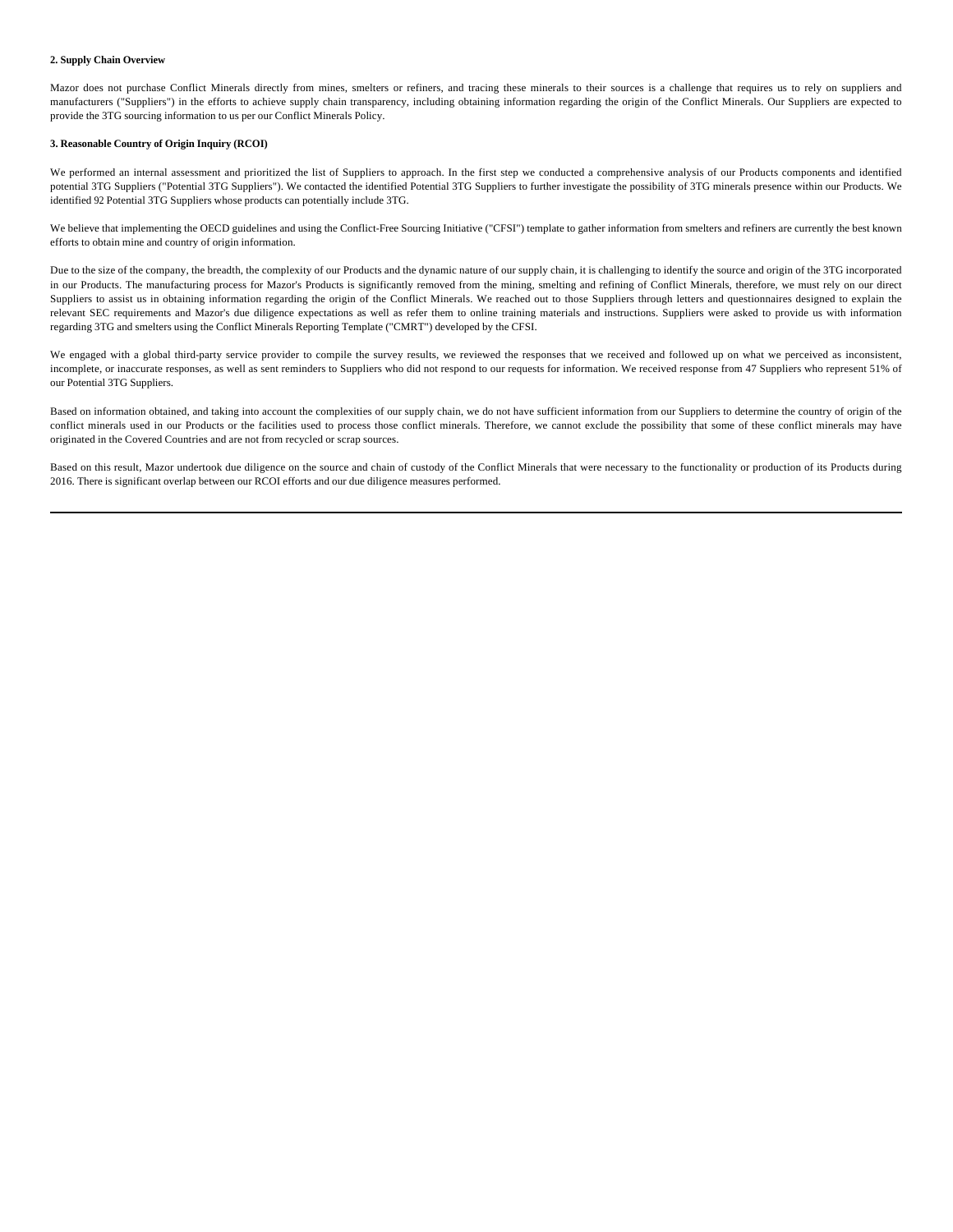#### **4. Due Diligence Program**

## **4.1. Design of Our Due Diligence and Description of the Due Diligence Process**

Our due diligence processes and efforts have been designed and developed in conjunction with The Organization for Economic Co-operation and Development ("OECD") Due Diligence Guidance for Responsible Supply Chains of Minerals from Conflict-Affected and High-Risk Areas ("OECD Guidance") and the related supplements for gold and for tin, tantalum and tungsten. That includes the following measures:

- Step 1: Establish Strong Company Management Systems;
- Step 2: Identify and Assess Risk in the Supply Chain;
- Step 3: Design and Implement Strategy to Respond to Risks;
- Step 4: Carry Out Independent Third Party Audit of Supply Chain Due Diligence at Identified Point in the Supply Chain; and
- Step 5: Report Annually on Supply Chain Due Diligence.

## **4.2. Due Diligence Process**

## **4.2.1. Establish Strong Company Management Systems**

Our Conflict Minerals due diligence process includes: the development of a Conflict Minerals Policy, establishment of governance structures with cross functional team members and senior executives, communication to, and engagement of, Suppliers, due diligence compliance process and measurement and record keeping and escalation procedures. We report from time to time to time the Audit Committee of the Board of Directors with respect to our due diligence process and compliance obligations**.**

#### **4.2.1.1. Conflict Minerals Policy**

Mazor believes that ethical business conduct is critical to its operations and therefore has established a Code of Business Conduct and Ethics. Mazor is concerned that the trade of conflict minerals mined in the Covered Countries may be fueling human rights atrocities in the region. Therefore, Mazor has adopted a Conflict Minerals Policy. As described in the policy, Mazor is striving to source materials from companies that share our values around human rights, ethics and environmental responsibility. We expect our Suppliers to comply with our Conflict Mineral Policy. The Policy is available on the Company's website at www.MazorRobotics.com under "Investor Relations\ Corporate Governance".

## **4.2.1.2. Management Systems and internal team**

Mazor has created a Conflict Minerals taskforce and engaged with an external consultant to ensure compliance with the Rule. Our taskforce led by our Chief Operations Officer ("COO"), Chief Financial Officer ("CFO"), and a team of subject matter experts from relevant functions such as purchasing and manufacturing. The taskforce is in-charge of ongoing communication with the Potential 3TG Suppliers, to obtain Conflict Minerals evaluation results, to perform the required procedures to ensure that the responses received from our Suppliers are adequate in light of the Rule and to deal with all issues that are to be addressed according to ROCI and the due diligence program.

#### **4.2.1.3 Control systems**

We utilize the CFSI reporting template to collect data and information from our Suppliers in order to identify the 3TG origin in our supply chain. We also engage with a global third party service provider to assist us with the identification of the smelters and refiners which process the 3TG in our Products. Mazor has established our due diligence compliance process and set forth documentation and record maintenance mechanism to ensure the retaining of relevant documentation in a structured electronic database, for 5 years.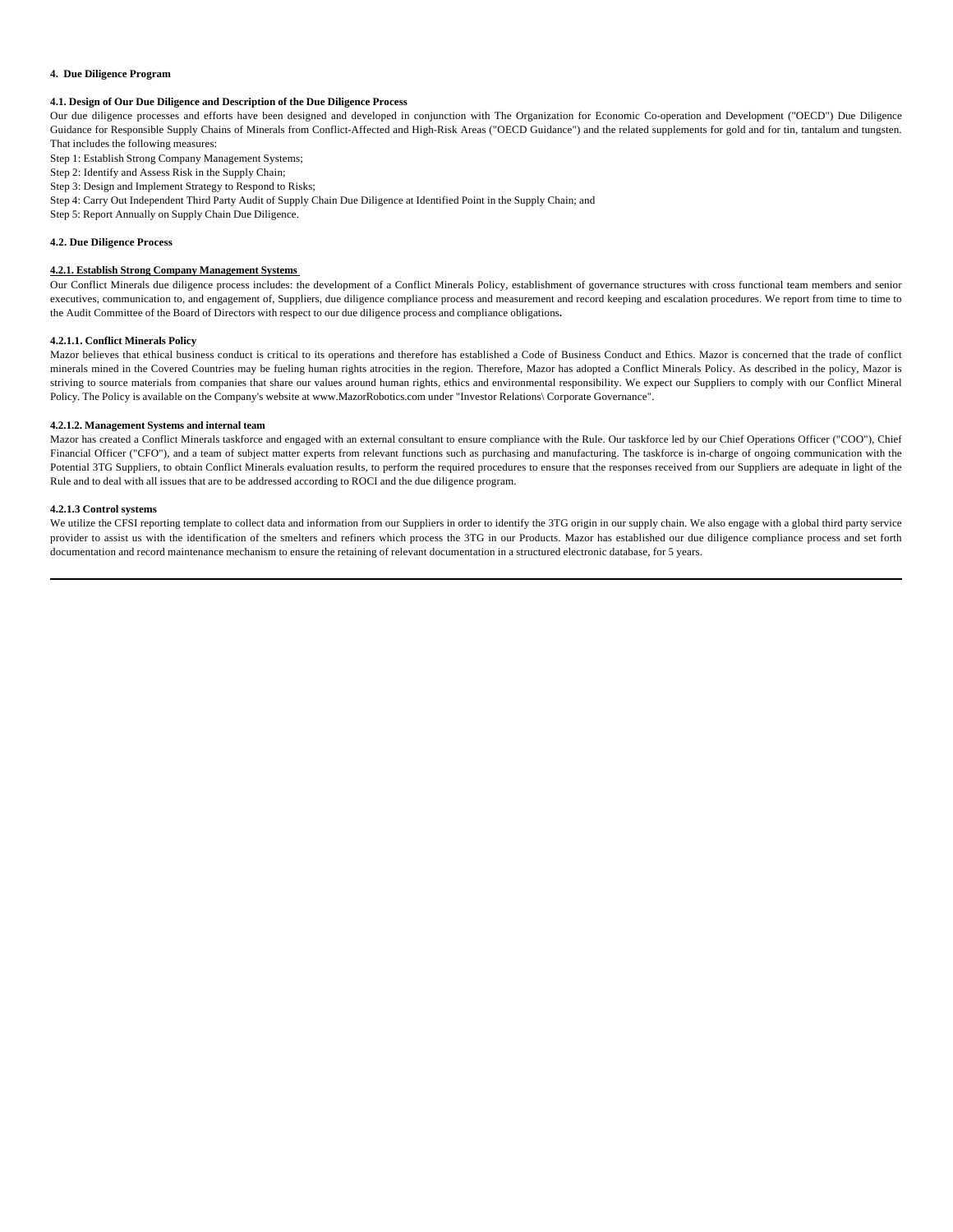## **4.2.1.4 Supplier Engagement**

We sent letters informing the Suppliers that Mazor is subject to the Rule, advised them of Mazor's commitment to responsible sourcing of minerals, and indicated that their cooperation in the due diligence efforts is expected, including by completion of the CMRT. We have also engaged with a global third party service provider to facilitate training and outreach to Suppliers, as well as to conduct, collect, validate and archive Supplier responses. We are in a process of implementing conflict minerals clause that requires Suppliers to provide us with information about the source of 3TG in the products they provide us.

#### **4.2.1.5 Grievance Mechanism**

Our Conflict Minerals Policy is available to the public on our website and provides the contact details for reporting concerns or seeking guidance regarding our Conflict Minerals program.

#### **4.2.2. Identify and assess risk in the supply chain**

As described above, we identified through a comprehensive analysis of our Products 92 Potential 3TG Suppliers. We reached out to those Suppliers through letters and questionnaires designed to explain the relevant SEC requirements and Mazor's due diligence expectations as well as refer them to online training materials and instructions. Suppliers were asked to provide us with information regarding 3TG and smelters using the CMRT. We received responses from 47 Suppliers. We compared the information provided therein with the CFSI Conflict Free smelter list.

#### **4.2.3. Design and Implement Strategy to Respond to Risks**

Each CMRT received from our Suppliers was entered into a database maintained by a global third party service provider and reviewed. For non-responsive Suppliers or Suppliers which provided unclear or incomplete responses, an escalation process was used in order to obtain complete and accurate required information, sometimes requiring multiple telephone and/or email contacts to further the data collection process. Potential 3TG Suppliers that were identified as possibly sourcing 3TG not from smelters designated as conflict free according to CFSI, were contacted and required to provide a corrective action plan. We are communicating to all of our Suppliers the importance of compliance and have a Conflict Minerals management program in place to collect, analyze, store and monitor the results of our inquires. Our COO and CFO are briefed about the results of our due diligence efforts on a timely basis.

## **4.2.4. Carry Out Independent Third Party Audit of Supply Chain Due Diligence**

Mazor does not have direct sourcing relationships with Conflict Mineral smelters or refiners. Where possible, we have relied on third-party assurances and certifications, such as the CFSI's Conflict Free Smelter Program ("CFSP").

## **4.2.5. Report Annually on Supply Chain Due Diligence**

Our Conflict Mineral annual report is available on the Company's website at www.MazorRobotics.com under "Investor Relations\ Corporate Governance" and is filed with the SEC.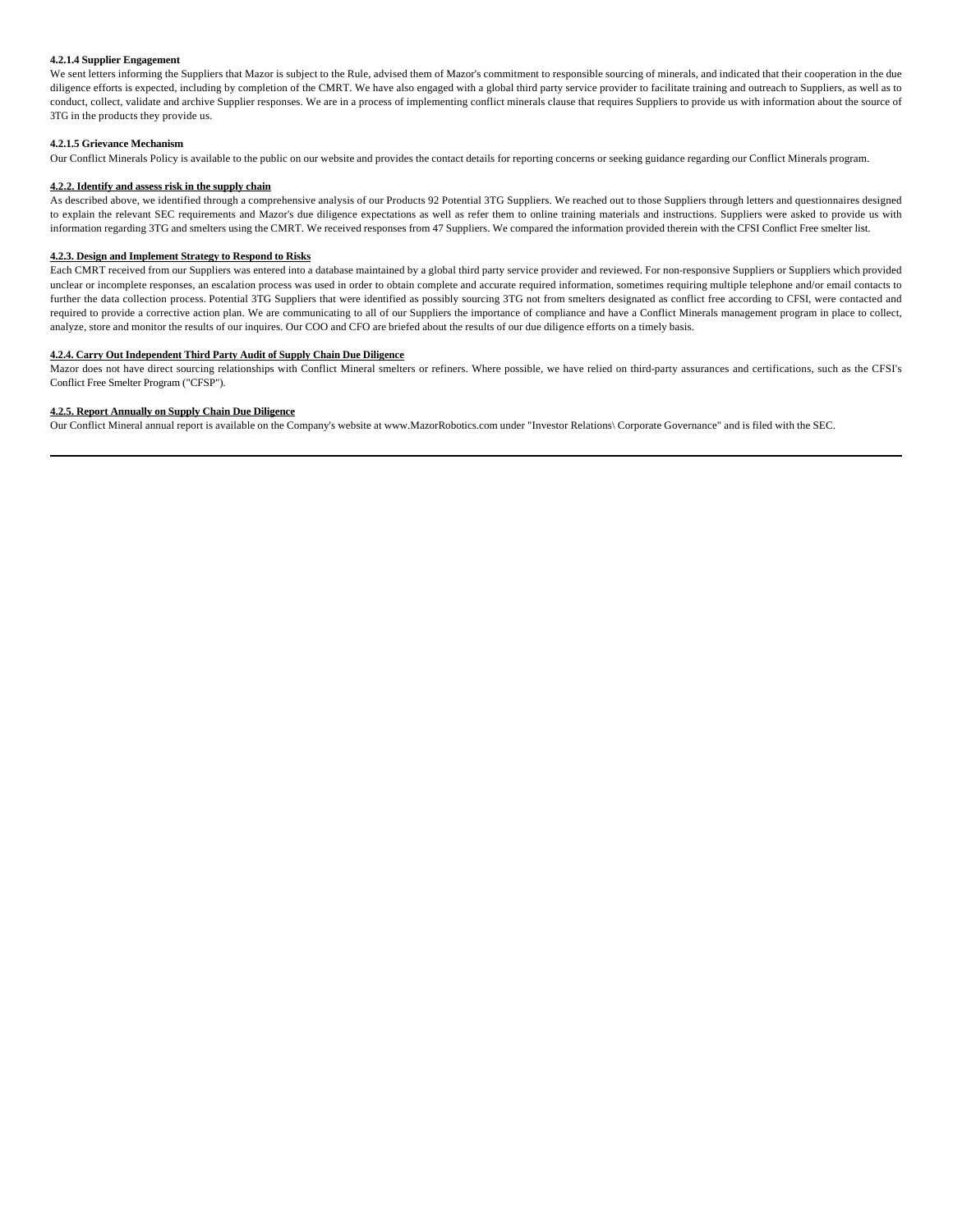#### **5. Results of Assessment:**

#### **5.1. Survey Responses**

As indicated above, the Products that we manufacture, or contract to manufacture, are highly complex, and typically contain thousands of components from many Suppliers. Since there are generally multiple tiers between the mines that extract Conflict Minerals and our Suppliers, we relied on our Suppliers to provide information on the origin of the Conflict Minerals contained in components supplied to us.

Most of our Suppliers were unable to provide information at product level, and therefore Mazor cannot clearly identify the source of origin of the 3TG included in its products.

Based on information provided by our Potential 3TG Suppliers as well as by CFSI, the results of our due diligence investigations as of the date of this Report are as follows:

Based on the information we received from these Suppliers, we identified 316 smelters, of which 261 smelters or refiners, or 83%, have been certified as Conflict Free by the CFSI, or have been engaged in an audit process ("Active"). We have identified 2 smelters that were not designated as conflict free by the CFSI, from the Covered Countries. As of the date of this report, one of those smelters no longer operates. We are in communication with our supplier regarding the other smelter and are still under valuation.

Based on the information provided by the relevant Suppliers as well as by CFSI, as of the date of this Report, the facilities that may have been used to process the Conflict Minerals in our Products may include the smelters and refiners listed in Annex I below.

Based on the information provided by the relevant Suppliers as well as by CFSI, as of the date of this Report, the mine countries of origin of the Conflict Minerals contained in our Products may include one or more of the countries listed in Annex II below.

Please note that information gathered from Mazor's Suppliers is not on a continuous, real-time basis, and that, since the information comes from direct and secondary Suppliers and independent third party audit programs, Mazor can only provide reasonable (not absolute) assurance regarding the source and chain of custody of the necessary Conflict Minerals.

## **6. Continuous Improvement Efforts to Mitigate Risk**

As we move forward with our due diligence program, we intend to enhance Supplier communication, training process to improve due diligence data accuracy and completion. We will consider taking the following steps to improve the due diligence that we conduct to further mitigate any risk that the Conflict Minerals in our Products could benefit armed groups in the Covered Countries:

- a. Periodically engage with Suppliers to attempt to increase the response rate to our inquiries and to improve the accuracy of the Supplier responses, including responses that were identified as incomplete, inconsistent or inaccurate.
- b. Subject to the Rule, continue to conduct and report annually on supply chain due diligence for the applicable Conflict Minerals.
- c. Validate Supplier responses regarding smelters and refiners using information collected from reliable industry certification programs.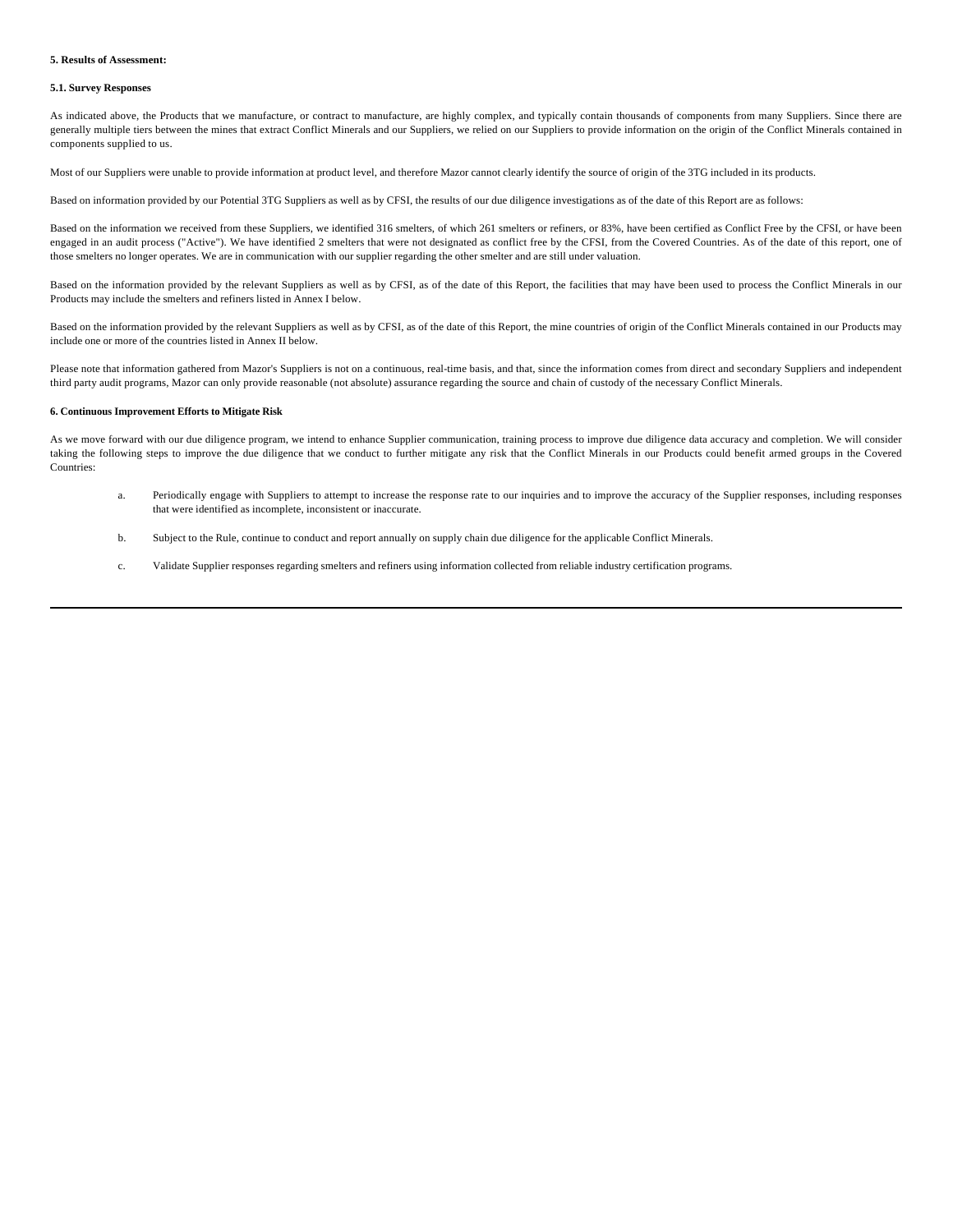- d. Continue to compare smelters and refiners identified by our supply chain survey against lists of facilities that have received a third-party "conflict free" designation in order to track those that have not received such a designation.
- e. Continue to report to management on the findings of our supply chain risk assessment.

## **Caution Concerning Forward-Looking Statements**

Any statements contained in this report regarding future expectations, beliefs, goals, plans or prospects constitute forward-looking statements within the meaning of the Private Securities Litigation Reform Act of 1995. Further, any statements that are not statements of historical fact (including statements containing the words "believes," "anticipates," "plans," "expects," "may," "will," "would," "intends," "estimates" and similar expressions) should also be considered to be forward-looking statements. The forward-looking statements included herein are based on current expectations and beliefs that involve a number of known and unknown risks and uncertainties. Examples of forward-looking statements in this document include statements relating to our future plans. Forward-looking statements are based on our current expectations and assumptions, which may not prove to be accurate. These statements are not guarantees and are subject to risks, uncertainties and changes in circumstances that are difficult to predict. There are a number of factors that could cause events to differ materially from those indicated by the forwardlooking statements in this document, including the risks associated with our Suppliers not cooperating fully or at all with our efforts. Actual outcomes and results may differ materially from these forward-looking statements. As a result, these statements speak only as of the date they are made and we undertake no obligation to update or revise any forward-looking statement, except as required by federal securities laws.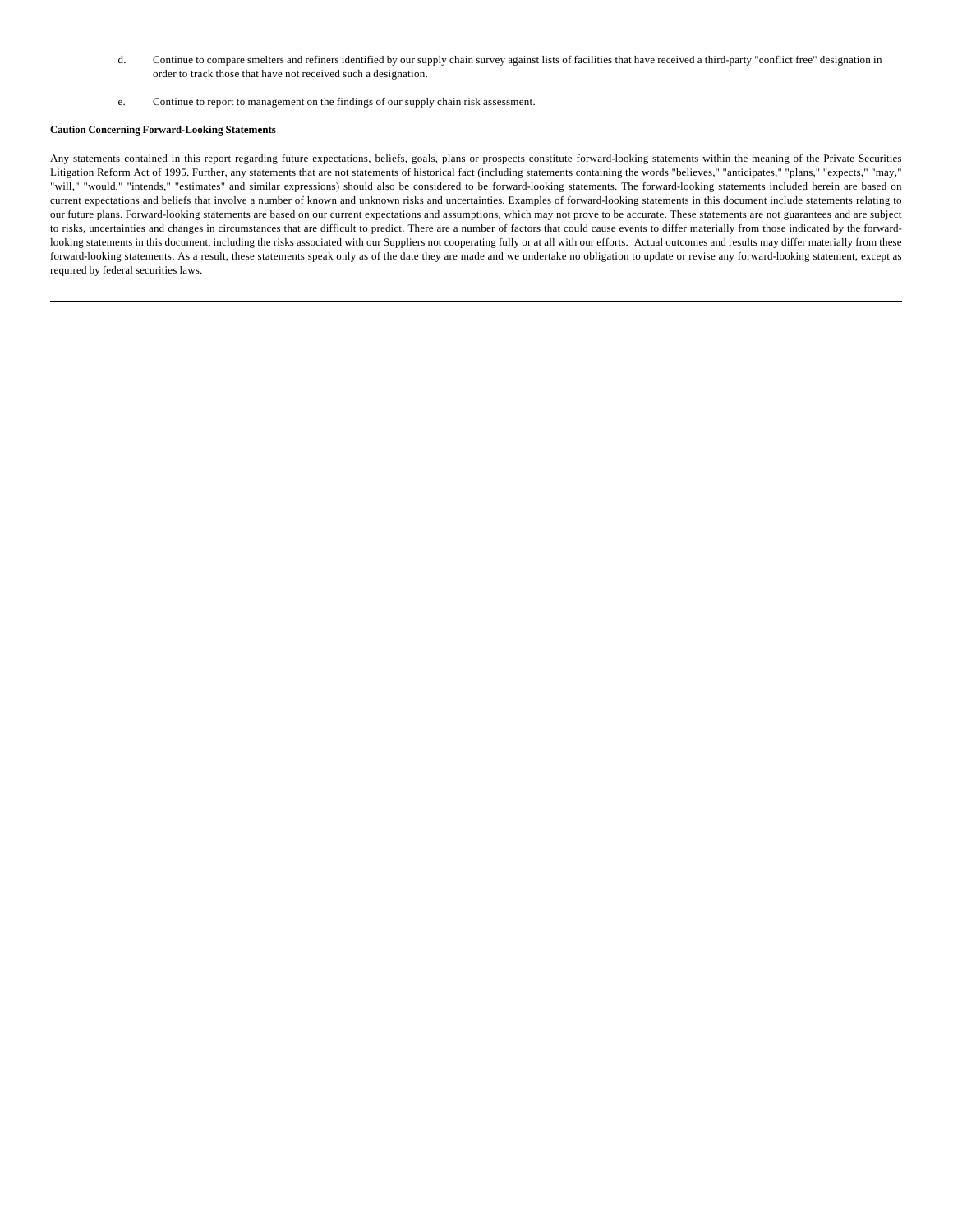## **Annex I - List of identified smelters or refiners**

| <b>Number</b>           | <b>Metal</b> | <b>Smelter Name</b>                                         | <b>Smelter Country</b>          |
|-------------------------|--------------|-------------------------------------------------------------|---------------------------------|
| $\mathbf{1}$            | Gold         | <b>Bangalore Refinery</b>                                   | <b>INDIA</b>                    |
| $\boldsymbol{2}$        | Gold         | Modeltech Sdn Bhd                                           | <b>MALAYSIA</b>                 |
| $\overline{\mathbf{3}}$ | Gold         | Universal Precious Metals Refining Zambia                   | <b>ZAMBIA</b>                   |
| $\overline{\mathbf{4}}$ | Gold         | Sai Refinery                                                | <b>INDIA</b>                    |
| 5                       | Gold         | Gujarat Gold Centre                                         | <b>INDIA</b>                    |
| 16                      | Gold         | <b>AURA-II</b>                                              | <b>UNITED STATES OF AMERICA</b> |
| $\overline{7}$          | Gold         | <b>AU Traders and Refiners</b>                              | <b>SOUTH AFRICA</b>             |
| 8                       | Gold         | Ögussa Österreichische Gold- und Silber-Scheideanstalt GmbH | <b>AUSTRIA</b>                  |
| $\overline{9}$          | Gold         | <b>WIELAND Edelmetalle GmbH</b>                             | <b>GERMANY</b>                  |
| 10                      | Gold         | SAXONIA Edelmetalle GmbH                                    | <b>GERMANY</b>                  |
| 11                      | Gold         | <b>SAAMP</b>                                                | <b>FRANCE</b>                   |
| 12                      | Gold         | Abington Reldan Metals, LLC                                 | <b>UNITED STATES OF AMERICA</b> |
| 13                      | Gold         | TOO Tau-Ken-Altyn                                           | <b>KAZAKHSTAN</b>               |
| 14                      | Gold         | Korea Zinc Co., Ltd.                                        | KOREA (REPUBLIC OF)             |
| 15                      | Gold         | Tony Goetz NV                                               | <b>BELGIUM</b>                  |
| 16                      | Gold         | Remondis Argentia B.V.                                      | <b>NETHERLANDS</b>              |
| 17                      | Gold         | T.C.A S.p.A                                                 | <b>ITALY</b>                    |
| 18                      | Gold         | Sudan Gold Refinery                                         | <b>SUDAN</b>                    |
| 19                      | Gold         | Kaloti Precious Metals                                      | <b>UNITED ARAB EMIRATES</b>     |
| 20                      | Gold         | <b>Emirates Gold DMCC</b>                                   | <b>UNITED ARAB EMIRATES</b>     |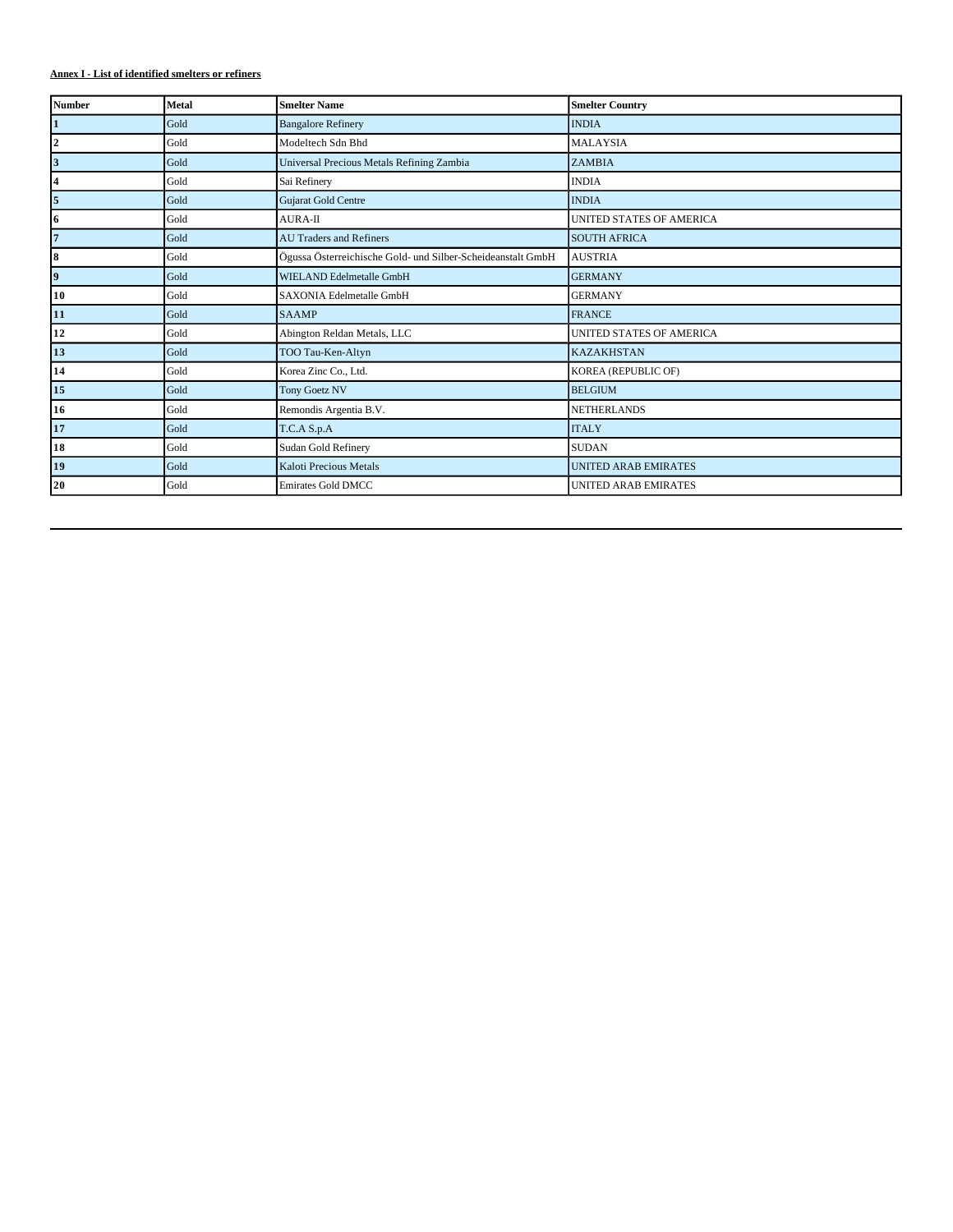| 21 | Gold | Al Etihad Gold Refinery DMCC                        | <b>UNITED ARAB EMIRATES</b>     |
|----|------|-----------------------------------------------------|---------------------------------|
| 22 | Gold | Singway Technology Co., Ltd.                        | TAIWAN, PROVINCE OF CHINA       |
| 23 | Gold | Fidelity Printers and Refiners Ltd.                 | <b>ZIMBABWE</b>                 |
| 24 | Gold | KGHM Polska Miedź Spółka Akcyjna                    | POLAND                          |
| 25 | Gold | Republic Metals Corporation                         | <b>UNITED STATES OF AMERICA</b> |
| 26 | Gold | MMTC-PAMP India Pvt., Ltd.                          | <b>INDIA</b>                    |
| 27 | Gold | Geib Refining Corporation                           | UNITED STATES OF AMERICA        |
| 28 | Gold | <b>Umicore Precious Metals Thailand</b>             | <b>THAILAND</b>                 |
| 29 | Gold | Guangdong Jinding Gold Limited                      | <b>CHINA</b>                    |
| 30 | Gold | Safina a.s.                                         | <b>CZECH REPUBLIC</b>           |
| 31 | Gold | Morris and Watson                                   | <b>NEW ZEALAND</b>              |
| 32 | Gold | Zijin Mining Group Co., Ltd. Gold Refinery          | <b>CHINA</b>                    |
| 33 | Gold | Zhongyuan Gold Smelter of Zhongjin Gold Corporation | <b>CHINA</b>                    |
| 34 | Gold | Yokohama Metal Co., Ltd.                            | <b>JAPAN</b>                    |
| 35 | Gold | YAMAMOTO PRECIOUS METAL CO., LTD.                   | <b>JAPAN</b>                    |
| 36 | Gold | Western Australian Mint trading as The Perth Mint   | <b>AUSTRALIA</b>                |
| 37 | Gold | Valcambi S.A.                                       | <b>SWITZERLAND</b>              |
| 38 | Gold | United Precious Metal Refining, Inc.                | <b>UNITED STATES OF AMERICA</b> |
| 39 | Gold | Umicore S.A. Business Unit Precious Metals Refining | <b>BELGIUM</b>                  |
| 40 | Gold | Umicore Brasil Ltda.                                | <b>BRAZIL</b>                   |
| 41 | Gold | Torecom                                             | <b>KOREA (REPUBLIC OF)</b>      |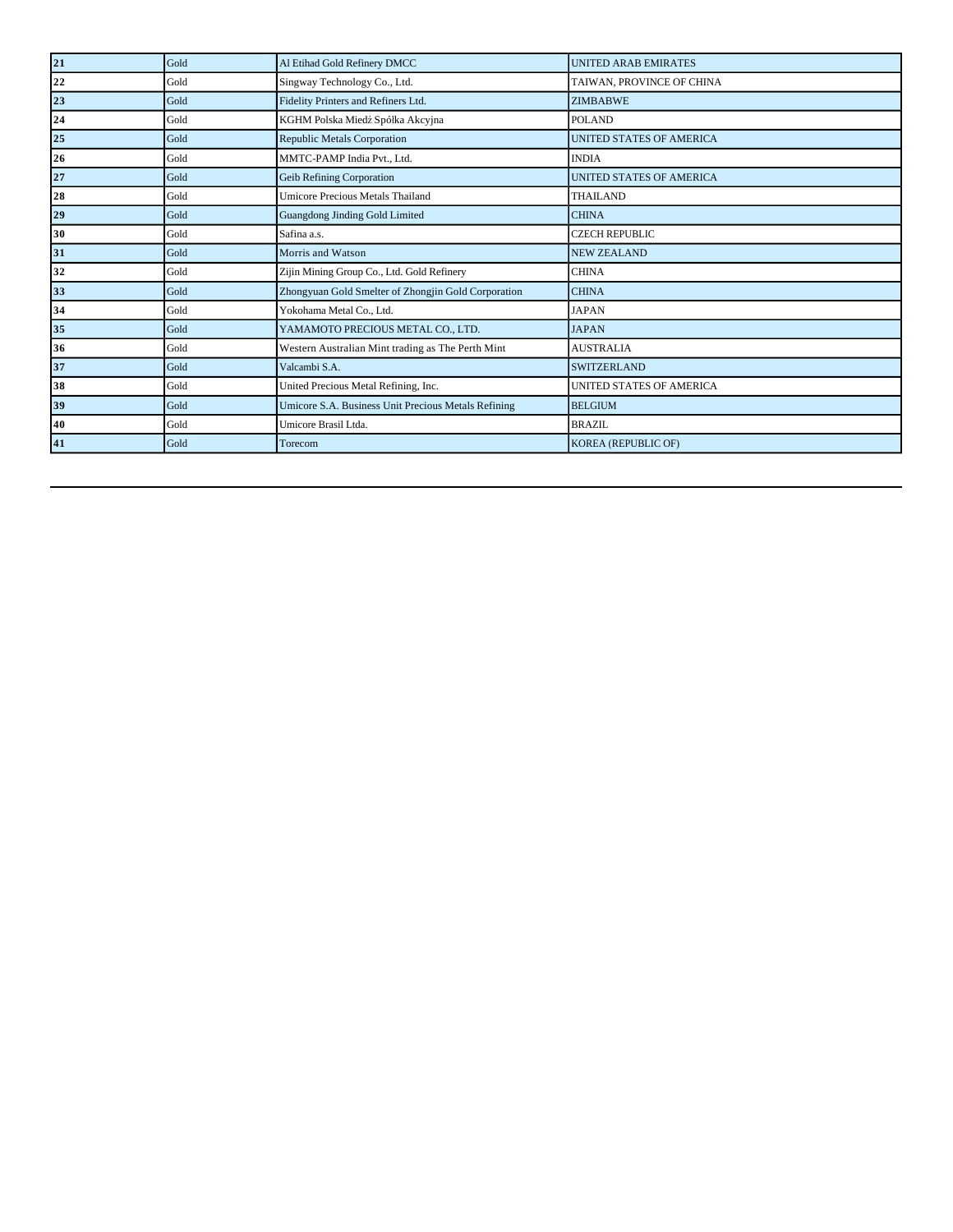| 42 | Gold | Tongling Nonferrous Metals Group Co., Ltd.              | <b>CHINA</b>                    |
|----|------|---------------------------------------------------------|---------------------------------|
| 43 | Gold | Tokuriki Honten Co., Ltd.                               | <b>JAPAN</b>                    |
| 44 | Gold | The Refinery of Shandong Gold Mining Co., Ltd.          | <b>CHINA</b>                    |
| 45 | Gold | Great Wall Precious Metals Co., Ltd. of CBPM            | <b>CHINA</b>                    |
| 46 | Gold | Tanaka Kikinzoku Kogyo K.K.                             | <b>JAPAN</b>                    |
| 47 | Gold | Sumitomo Metal Mining Co., Ltd.                         | <b>JAPAN</b>                    |
| 48 | Gold | Solar Applied Materials Technology Corp.                | TAIWAN, PROVINCE OF CHINA       |
| 49 | Gold | SOE Shyolkovsky Factory of Secondary Precious Metals    | <b>RUSSIAN FEDERATION</b>       |
| 50 | Gold | So Accurate Group, Inc.                                 | <b>UNITED STATES OF AMERICA</b> |
| 51 | Gold | Sichuan Tianze Precious Metals Co., Ltd.                | <b>CHINA</b>                    |
| 52 | Gold | Shandong Zhaojin Gold & Silver Refinery Co., Ltd.       | <b>CHINA</b>                    |
| 53 | Gold | Shandong Tiancheng Biological Gold Industrial Co., Ltd. | <b>CHINA</b>                    |
| 54 | Gold | SEMPSA Joyería Platería S.A.                            | <b>SPAIN</b>                    |
| 55 | Gold | Schone Edelmetaal B.V.                                  | <b>NETHERLANDS</b>              |
| 56 | Gold | SAMWON METALS Corp.                                     | KOREA (REPUBLIC OF)             |
| 57 | Gold | <b>Samduck Precious Metals</b>                          | KOREA (REPUBLIC OF)             |
| 58 | Gold | Sabin Metal Corp.                                       | <b>UNITED STATES OF AMERICA</b> |
| 59 | Gold | Royal Canadian Mint                                     | <b>CANADA</b>                   |
| 60 | Gold | Rand Refinery (Pty) Ltd.                                | <b>SOUTH AFRICA</b>             |
| 61 | Gold | PX Précinox S.A.                                        | <b>SWITZERLAND</b>              |
| 62 | Gold | PT Aneka Tambang (Persero) Tbk                          | <b>INDONESIA</b>                |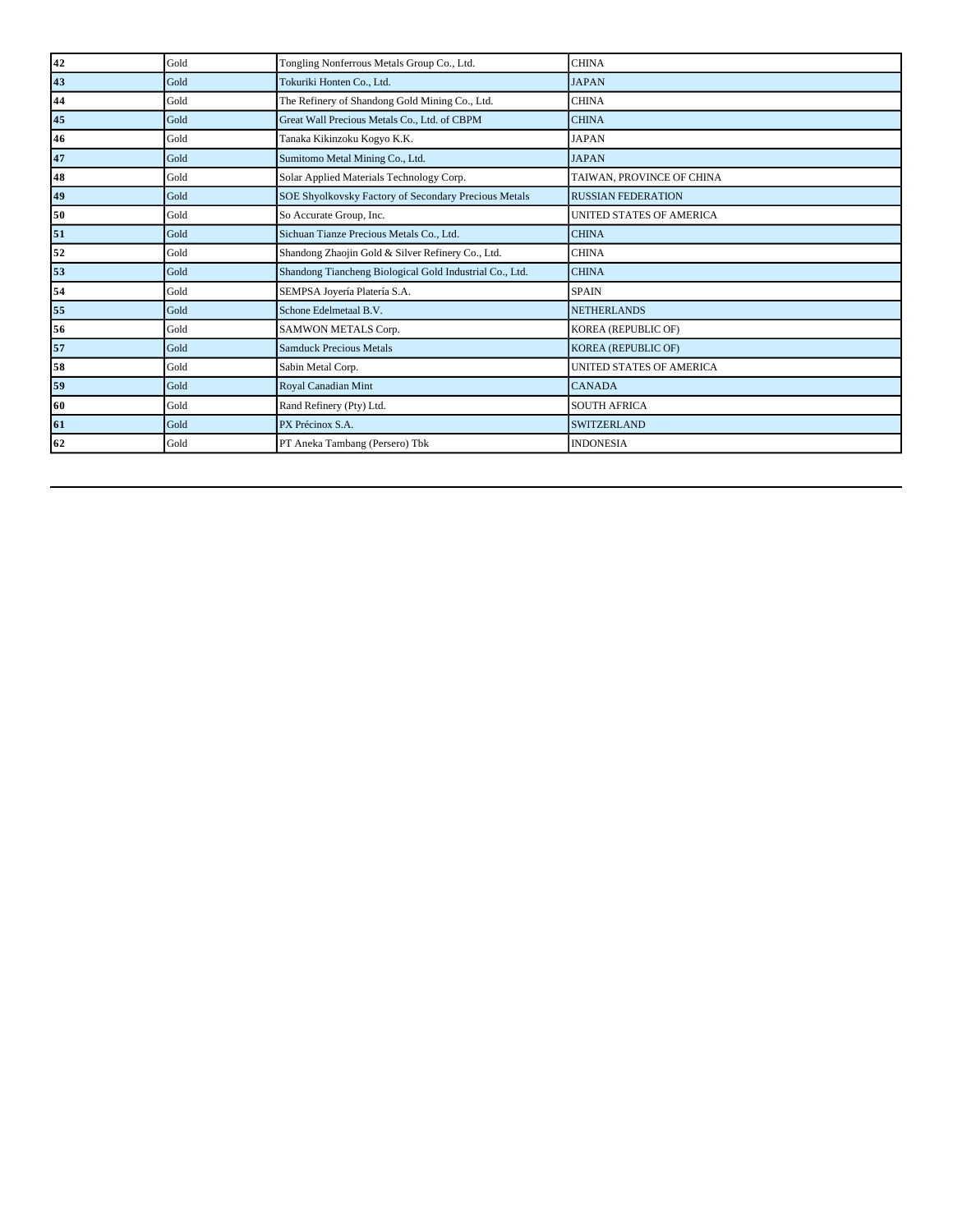| 63 | Gold | Prioksky Plant of Non-Ferrous Metals                                           | <b>RUSSIAN FEDERATION</b>       |
|----|------|--------------------------------------------------------------------------------|---------------------------------|
| 64 | Gold | Penglai Penggang Gold Industry Co., Ltd.                                       | <b>CHINA</b>                    |
| 65 | Gold | PAMP S.A.                                                                      | <b>SWITZERLAND</b>              |
| 66 | Gold | OJSC "The Gulidov Krasnoyarsk Non-Ferrous Metals<br>Plant" (OJSC Krastsvetmet) | <b>RUSSIAN FEDERATION</b>       |
| 67 | Gold | Ohura Precious Metal Industry Co., Ltd.                                        | <b>JAPAN</b>                    |
| 68 | Gold | Elemetal Refining, LLC                                                         | <b>UNITED STATES OF AMERICA</b> |
| 69 | Gold | Nihon Material Co., Ltd.                                                       | <b>JAPAN</b>                    |
| 70 | Gold | Navoi Mining and Metallurgical Combinat                                        | <b>UZBEKISTAN</b>               |
| 71 | Gold | Nadir Metal Rafineri San. Ve Tic. A.Ş.                                         | <b>TURKEY</b>                   |
| 72 | Gold | Moscow Special Alloys Processing Plant                                         | <b>RUSSIAN FEDERATION</b>       |
| 73 | Gold | Mitsui Mining and Smelting Co., Ltd.                                           | <b>JAPAN</b>                    |
| 74 | Gold | Mitsubishi Materials Corporation                                               | <b>JAPAN</b>                    |
| 75 | Gold | Metalúrgica Met-Mex Peñoles S.A. De C.V.                                       | <b>MEXICO</b>                   |
| 76 | Gold | Metalor USA Refining Corporation                                               | <b>UNITED STATES OF AMERICA</b> |
| 77 | Gold | Metalor Technologies S.A.                                                      | <b>SWITZERLAND</b>              |
| 78 | Gold | Metalor Technologies (Singapore) Pte., Ltd.                                    | <b>SINGAPORE</b>                |
| 79 | Gold | Metalor Technologies (Hong Kong) Ltd.                                          | <b>CHINA</b>                    |
| 80 | Gold | Metalor Technologies (Suzhou) Ltd.                                             | <b>CHINA</b>                    |
| 81 | Gold | Matsuda Sangyo Co., Ltd.                                                       | <b>JAPAN</b>                    |
| 82 | Gold | Materion                                                                       | <b>UNITED STATES OF AMERICA</b> |
| 83 | Gold | Luoyang Zijin Yinhui Gold Refinery Co., Ltd.                                   | <b>CHINA</b>                    |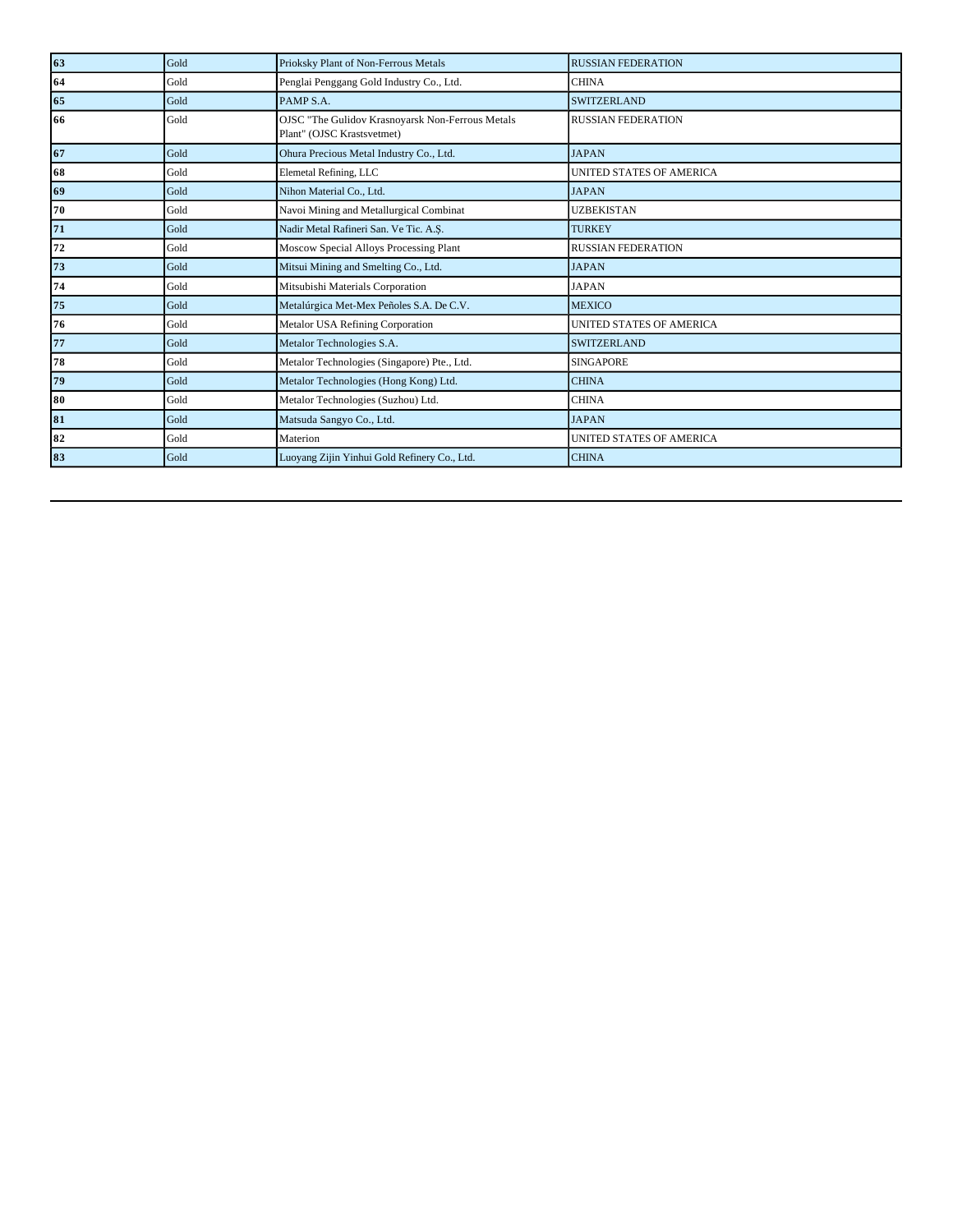| 84  | Gold | LS-NIKKO Copper Inc.                                            | KOREA (REPUBLIC OF)             |
|-----|------|-----------------------------------------------------------------|---------------------------------|
| 85  | Gold | Lingbao Jinyuan Tonghui Refinery Co., Ltd.                      | <b>CHINA</b>                    |
| 86  | Gold | Lingbao Gold Co., Ltd.                                          | <b>CHINA</b>                    |
| 87  | Gold | L'azurde Company For Jewelry                                    | <b>SAUDI ARABIA</b>             |
| 88  | Gold | Kyrgyzaltyn JSC                                                 | <b>KYRGYZSTAN</b>               |
| 89  | Gold | Kojima Chemicals Co., Ltd.                                      | <b>JAPAN</b>                    |
| 90  | Gold | Kennecott Utah Copper LLC                                       | <b>UNITED STATES OF AMERICA</b> |
| 91  | Gold | Kazzinc                                                         | <b>KAZAKHSTAN</b>               |
| 92  | Gold | Kazakhmys Smelting LLC                                          | <b>KAZAKHSTAN</b>               |
| 93  | Gold | JX Nippon Mining & Metals Co., Ltd.                             | <b>JAPAN</b>                    |
| 94  | Gold | <b>JSC</b> Uralelectromed                                       | <b>RUSSIAN FEDERATION</b>       |
| 95  | Gold | JSC Ekaterinburg Non-Ferrous Metal Processing Plant             | <b>RUSSIAN FEDERATION</b>       |
| 96  | Gold | Asahi Refining Canada Ltd.                                      | <b>CANADA</b>                   |
| 97  | Gold | Asahi Refining USA Inc.                                         | <b>UNITED STATES OF AMERICA</b> |
| 98  | Gold | Jiangxi Copper Co., Ltd.                                        | <b>CHINA</b>                    |
| 99  | Gold | Japan Mint                                                      | <b>JAPAN</b>                    |
| 100 | Gold | <b>Istanbul Gold Refinery</b>                                   | <b>TURKEY</b>                   |
| 101 | Gold | Ishifuku Metal Industry Co., Ltd.                               | <b>JAPAN</b>                    |
| 102 | Gold | Inner Mongolia Qiankun Gold and Silver Refinery Share Co., Ltd. | <b>CHINA</b>                    |
| 103 | Gold | HwaSeong CJ Co., Ltd.                                           | <b>KOREA (REPUBLIC OF)</b>      |
| 104 | Gold | Hunan Chenzhou Mining Co., Ltd.                                 | <b>CHINA</b>                    |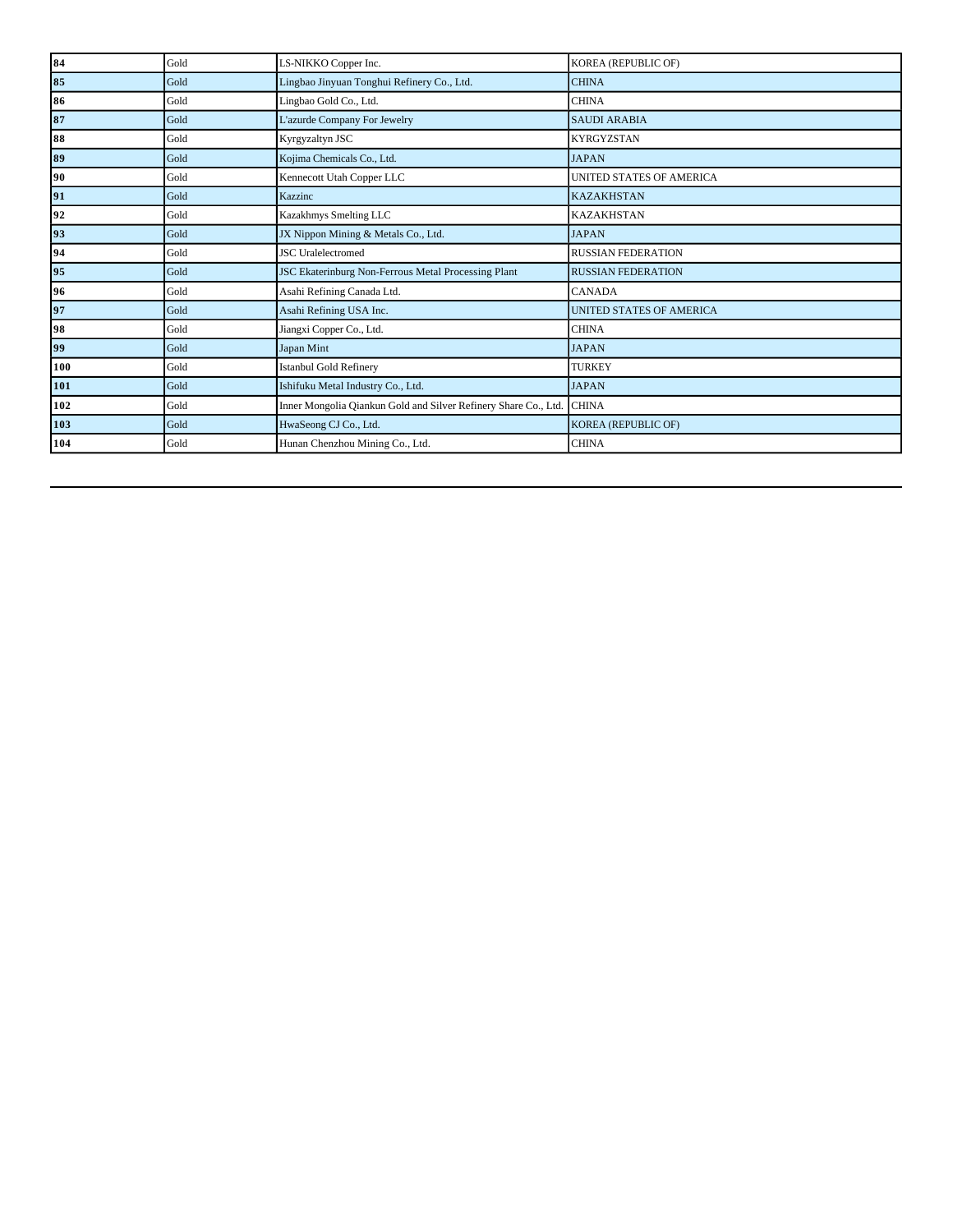| 105 | Gold | Heraeus Precious Metals GmbH & Co. KG                   | <b>GERMANY</b>             |
|-----|------|---------------------------------------------------------|----------------------------|
| 106 | Gold | Heraeus Ltd. Hong Kong                                  | <b>CHINA</b>               |
| 107 | Gold | Heimerle + Meule GmbH                                   | <b>GERMANY</b>             |
| 108 | Gold | Hangzhou Fuchunjiang Smelting Co., Ltd.                 | <b>CHINA</b>               |
| 109 | Gold | Guoda Safina High-Tech Environmental Refinery Co., Ltd. | <b>CHINA</b>               |
| 110 | Gold | Gansu Seemine Material Hi-Tech Co., Ltd.                | <b>CHINA</b>               |
| 111 | Gold | <b>OJSC Novosibirsk Refinery</b>                        | <b>RUSSIAN FEDERATION</b>  |
| 112 | Gold | Eco-System Recycling Co., Ltd.                          | <b>JAPAN</b>               |
| 113 | Gold | Dowa                                                    | <b>JAPAN</b>               |
| 114 | Gold | DODUCO GmbH                                             | <b>GERMANY</b>             |
| 115 | Gold | DSC (Do Sung Corporation)                               | <b>KOREA (REPUBLIC OF)</b> |
| 116 | Gold | Daye Non-Ferrous Metals Mining Ltd.                     | <b>CHINA</b>               |
| 117 | Gold | Daejin Indus Co., Ltd.                                  | <b>KOREA (REPUBLIC OF)</b> |
| 118 | Gold | Chugai Mining                                           | <b>JAPAN</b>               |
| 119 | Gold | Chimet S.p.A.                                           | <b>ITALY</b>               |
| 120 | Gold | Yunnan Copper Industry Co., Ltd.                        | <b>CHINA</b>               |
| 121 | Gold | Cendres + Métaux S.A.                                   | <b>SWITZERLAND</b>         |
| 122 | Gold | CCR Refinery - Glencore Canada Corporation              | <b>CANADA</b>              |
| 123 | Gold | Caridad                                                 | <b>MEXICO</b>              |
| 124 | Gold | C. Hafner GmbH + Co. KG                                 | <b>GERMANY</b>             |
| 125 | Gold | <b>Boliden AB</b>                                       | <b>SWEDEN</b>              |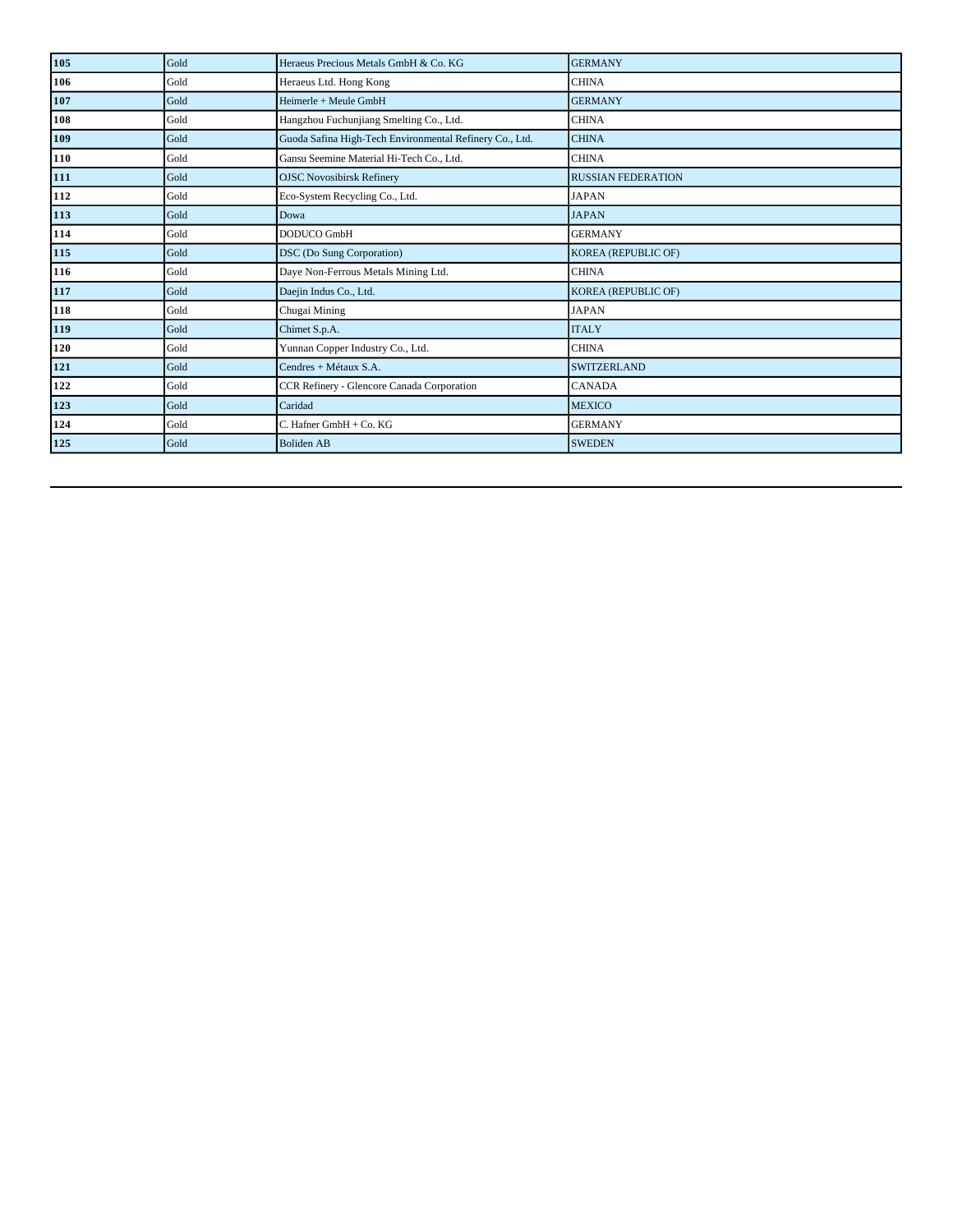| 126 | Gold     | Bangko Sentral ng Pilipinas (Central Bank of the Philippines) | <b>PHILIPPINES</b>                          |
|-----|----------|---------------------------------------------------------------|---------------------------------------------|
| 127 | Gold     | Aurubis AG                                                    | <b>GERMANY</b>                              |
| 128 | Gold     | Atasay Kuyumculuk Sanayi Ve Ticaret A.S.                      | <b>TURKEY</b>                               |
| 129 | Gold     | Asaka Riken Co., Ltd.                                         | <b>JAPAN</b>                                |
| 130 | Gold     | Asahi Pretec Corp.                                            | <b>JAPAN</b>                                |
| 131 | Gold     | Argor-Heraeus S.A.                                            | <b>SWITZERLAND</b>                          |
| 132 | Gold     | AngloGold Ashanti Córrego do Sítio Mineração                  | <b>BRAZIL</b>                               |
| 133 | Gold     | Almalyk Mining and Metallurgical Complex (AMMC)               | <b>UZBEKISTAN</b>                           |
| 134 | Gold     | Allgemeine Gold-und Silberscheideanstalt A.G.                 | <b>GERMANY</b>                              |
| 135 | Gold     | Aida Chemical Industries Co., Ltd.                            | <b>JAPAN</b>                                |
| 136 | Gold     | <b>Advanced Chemical Company</b>                              | UNITED STATES OF AMERICA                    |
| 137 | Tantalum | Power Resources Ltd.                                          | MACEDONIA (THE FORMER YUGOSLAV REPUBLIC OF) |
| 138 | Tantalum | Jiangxi Tuohong New Raw Material                              | <b>CHINA</b>                                |
| 139 | Tantalum | Resind Indústria e Comércio Ltda.                             | <b>BRAZIL</b>                               |
| 140 | Tantalum | E.S.R. Electronics                                            | <b>UNITED STATES OF AMERICA</b>             |
| 141 | Tantalum | Tranzact, Inc.                                                | <b>UNITED STATES OF AMERICA</b>             |
| 142 | Tantalum | <b>KEMET Blue Powder</b>                                      | <b>UNITED STATES OF AMERICA</b>             |
| 143 | Tantalum | Global Advanced Metals Aizu                                   | <b>JAPAN</b>                                |
| 144 | Tantalum | Global Advanced Metals Boyertown                              | <b>UNITED STATES OF AMERICA</b>             |
| 145 | Tantalum | <b>Plansee SE Reutte</b>                                      | <b>AUSTRIA</b>                              |
| 146 | Tantalum | H.C. Starck Smelting GmbH & Co. KG                            | <b>GERMANY</b>                              |
| 147 | Tantalum | H.C. Starck Ltd.                                              | <b>JAPAN</b>                                |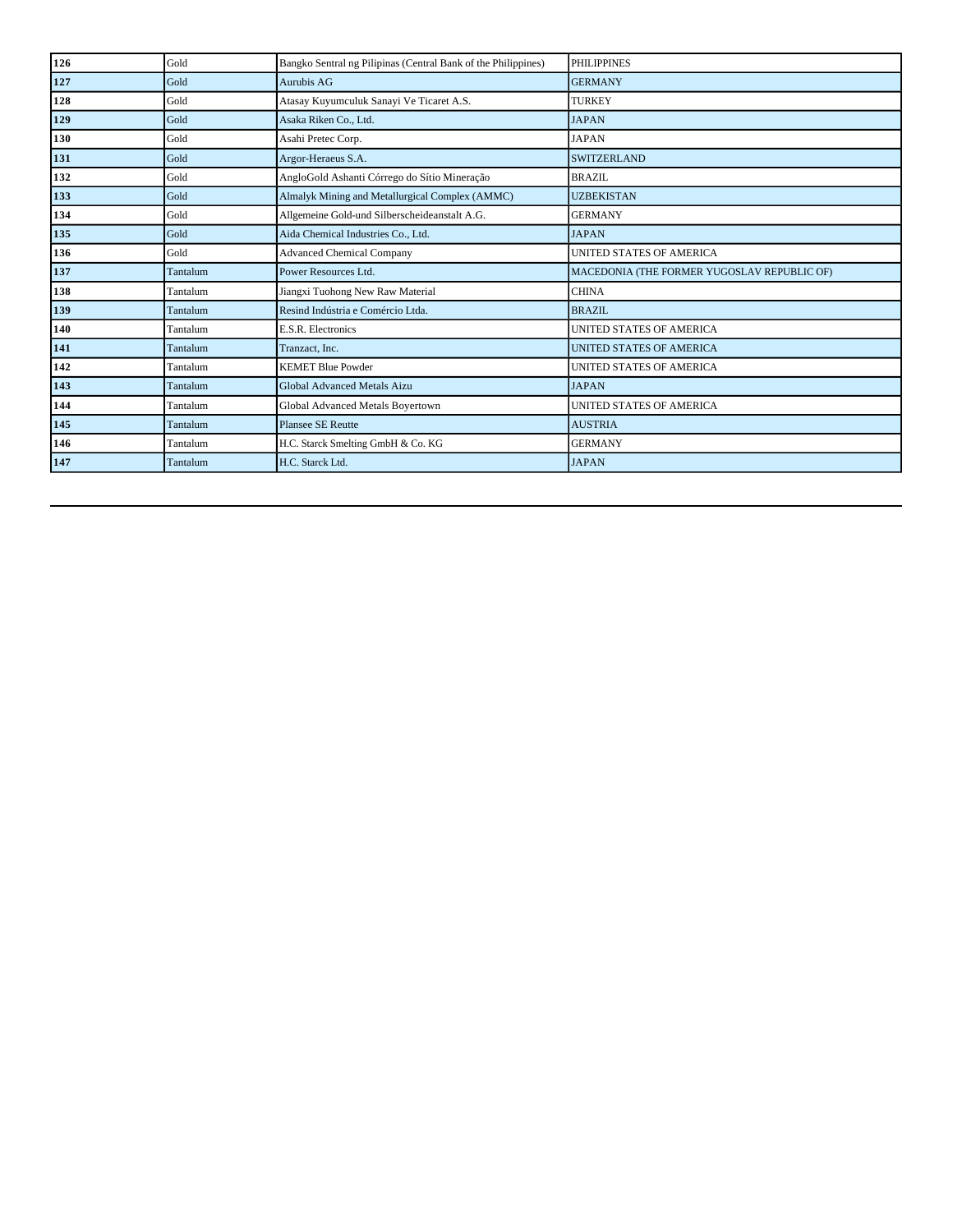| 148 | Tantalum | H.C. Starck Inc.                                  | <b>UNITED STATES OF AMERICA</b> |
|-----|----------|---------------------------------------------------|---------------------------------|
| 149 | Tantalum | H.C. Starck Hermsdorf GmbH                        | <b>GERMANY</b>                  |
| 150 | Tantalum | H.C. Starck GmbH Laufenburg                       | <b>GERMANY</b>                  |
| 151 | Tantalum | H.C. Starck GmbH Goslar                           | <b>GERMANY</b>                  |
| 152 | Tantalum | H.C. Starck Co., Ltd.                             | <b>THAILAND</b>                 |
| 153 | Tantalum | Plansee SE Liezen                                 | <b>AUSTRIA</b>                  |
| 154 | Tantalum | <b>KEMET Blue Metals</b>                          | <b>MEXICO</b>                   |
| 155 | Tantalum | Jiangxi Dinghai Tantalum & Niobium Co., Ltd.      | <b>CHINA</b>                    |
| 156 | Tantalum | XinXing HaoRong Electronic Material Co., Ltd.     | <b>CHINA</b>                    |
| 157 | Tantalum | Jiujiang Zhongao Tantalum & Niobium Co., Ltd.     | <b>CHINA</b>                    |
| 158 | Tantalum | FIR Metals & Resource Ltd.                        | <b>CHINA</b>                    |
| 159 | Tantalum | D Block Metals, LLC                               | <b>UNITED STATES OF AMERICA</b> |
| 160 | Tantalum | Hengyang King Xing Lifeng New Materials Co., Ltd. | <b>CHINA</b>                    |
| 161 | Tantalum | Yichun Jin Yang Rare Metal Co., Ltd.              | <b>CHINA</b>                    |
| 162 | Tantalum | Zhuzhou Cemented Carbide Group Co., Ltd.          | <b>CHINA</b>                    |
| 163 | Tantalum | Ulba Metallurgical Plant JSC                      | <b>KAZAKHSTAN</b>               |
| 164 | Tantalum | Telex Metals                                      | <b>UNITED STATES OF AMERICA</b> |
| 165 | Tantalum | Taki Chemical Co., Ltd.                           | <b>JAPAN</b>                    |
| 166 | Tantalum | Solikamsk Magnesium Works OAO                     | <b>RUSSIAN FEDERATION</b>       |
| 167 | Tantalum | RFH Tantalum Smeltry Co., Ltd.                    | <b>CHINA</b>                    |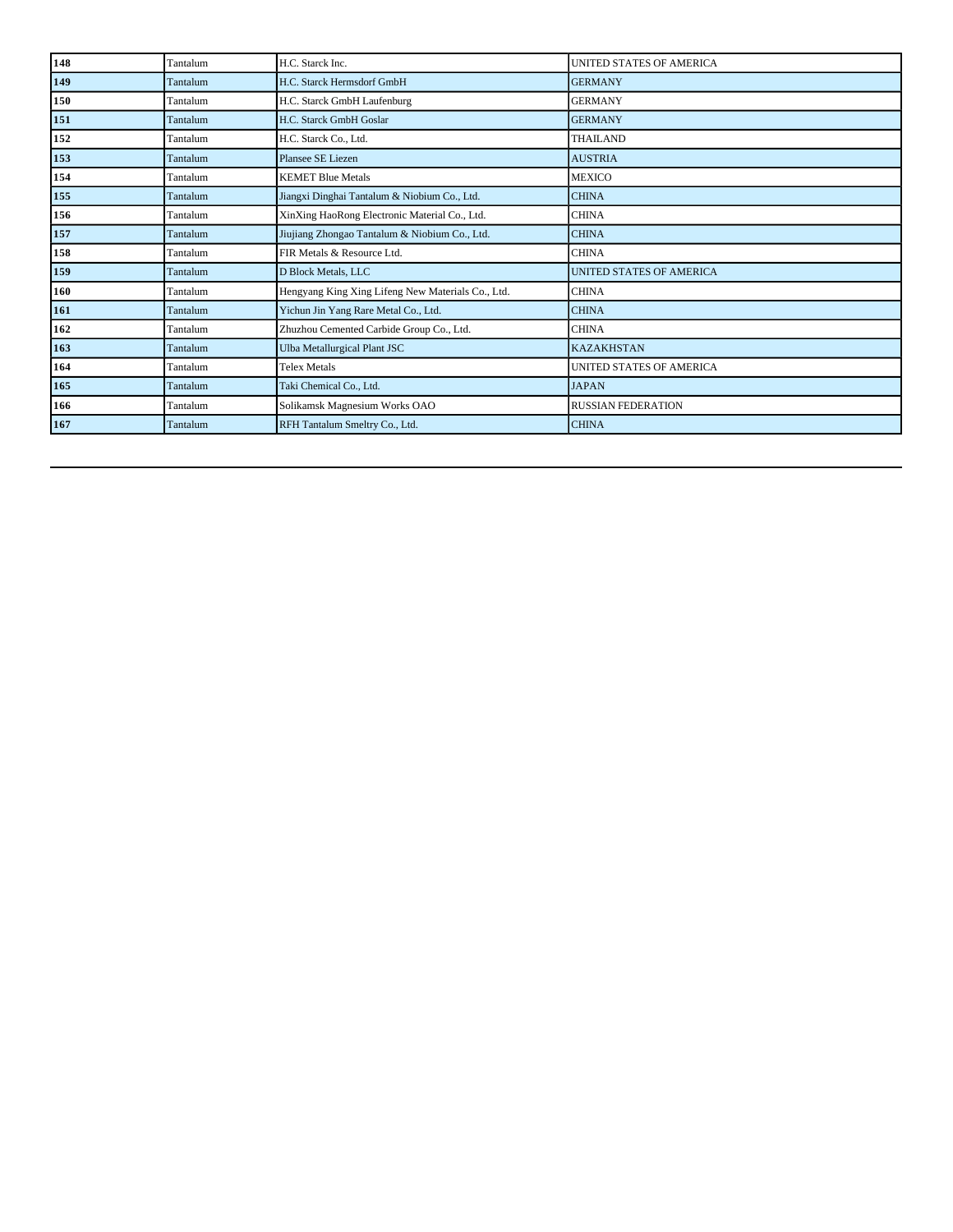| 168 | Tantalum | <b>QuantumClean</b>                            | <b>UNITED STATES OF AMERICA</b> |
|-----|----------|------------------------------------------------|---------------------------------|
| 169 | Tantalum | Ningxia Orient Tantalum Industry Co., Ltd.     | <b>CHINA</b>                    |
| 170 | Tantalum | Molycorp Silmet A.S.                           | <b>ESTONIA</b>                  |
| 171 | Tantalum | Mitsui Mining and Smelting Co., Ltd.           | <b>JAPAN</b>                    |
| 172 | Tantalum | Mineração Taboca S.A.                          | <b>BRAZIL</b>                   |
| 173 | Tantalum | Metallurgical Products India Pvt., Ltd.        | <b>INDIA</b>                    |
| 174 | Tantalum | LSM Brasil S.A.                                | <b>BRAZIL</b>                   |
| 175 | Tantalum | King-Tan Tantalum Industry Ltd.                | <b>CHINA</b>                    |
| 176 | Tantalum | Jiujiang Tanbre Co., Ltd.                      | <b>CHINA</b>                    |
| 177 | Tantalum | JiuJiang JinXin Nonferrous Metals Co., Ltd.    | <b>CHINA</b>                    |
| 178 | Tantalum | Hi-Temp Specialty Metals, Inc.                 | UNITED STATES OF AMERICA        |
| 179 | Tantalum | Guangdong Zhiyuan New Material Co., Ltd.       | <b>CHINA</b>                    |
| 180 | Tantalum | F&X Electro-Materials Ltd.                     | <b>CHINA</b>                    |
| 181 | Tantalum | Exotech Inc.                                   | <b>UNITED STATES OF AMERICA</b> |
| 182 | Tantalum | Duoluoshan                                     | <b>CHINA</b>                    |
| 183 | Tantalum | Conghua Tantalum and Niobium Smeltry           | <b>CHINA</b>                    |
| 184 | Tantalum | Changsha South Tantalum Niobium Co., Ltd.      | <b>CHINA</b>                    |
| 185 | Tin      | PT Lautan Harmonis Sejahtera                   | <b>INDONESIA</b>                |
| 186 | Tin      | Gejiu Jinye Mineral Company                    | <b>CHINA</b>                    |
| 187 | Tin      | Modeltech Sdn Bhd                              | <b>MALAYSIA</b>                 |
| 188 | Tin      | Guanyang Guida Nonferrous Metal Smelting Plant | <b>CHINA</b>                    |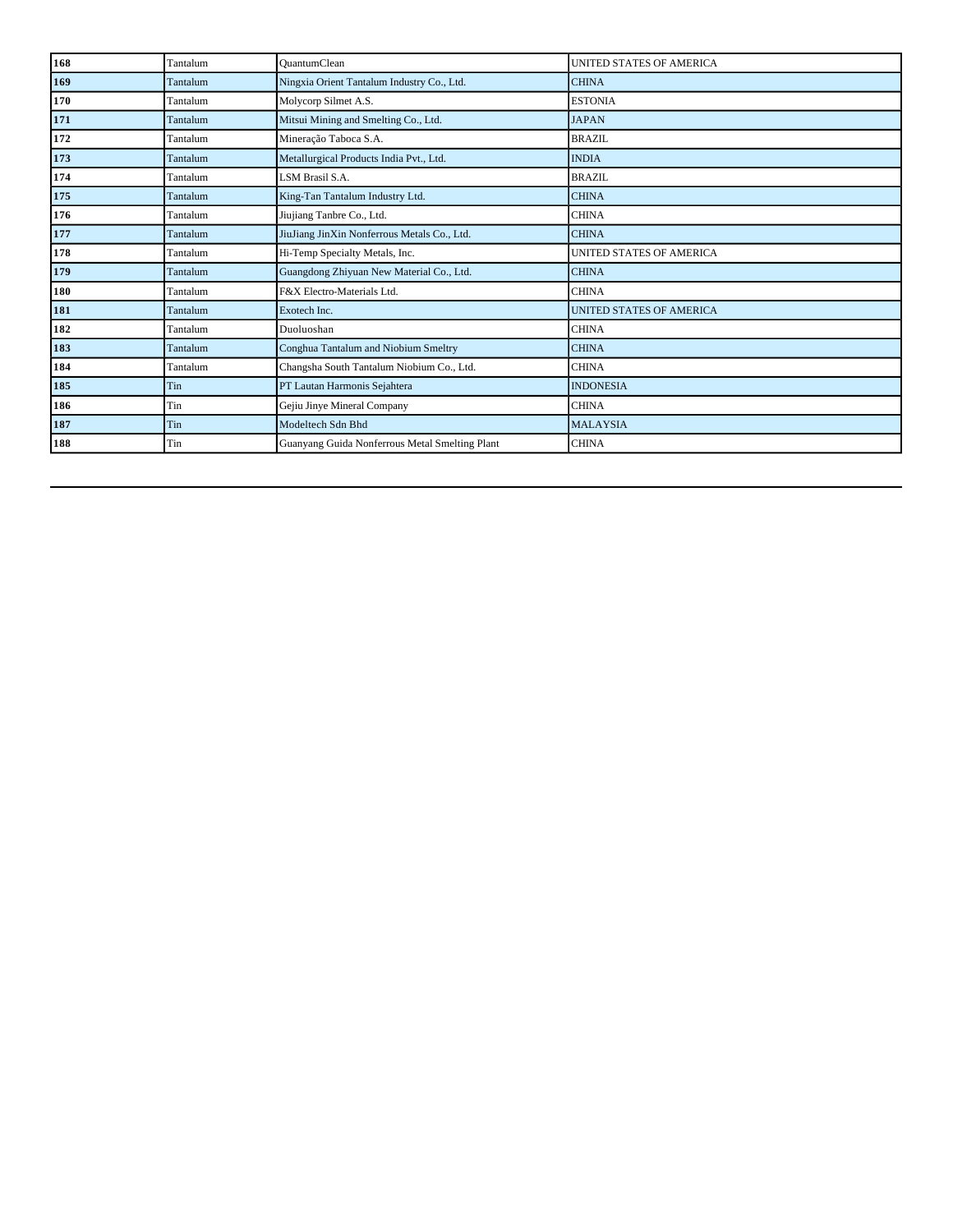| 189 | Tin | Gejiu Fengming Metallurgy Chemical Plant                                                 | <b>CHINA</b>       |
|-----|-----|------------------------------------------------------------------------------------------|--------------------|
| 190 | Tin | HuiChang Hill Tin Industry Co., Ltd.                                                     | <b>CHINA</b>       |
| 191 | Tin | PT Menara Cipta Mulia                                                                    | <b>INDONESIA</b>   |
| 192 | Tin | PT Kijang Jaya Mandiri                                                                   | <b>INDONESIA</b>   |
| 193 | Tin | An Thai Minerals Co., Ltd.                                                               | <b>VIET NAM</b>    |
| 194 | Tin | PT Sukses Inti Makmur                                                                    | <b>INDONESIA</b>   |
| 195 | Tin | PT Bangka Prima Tin                                                                      | <b>INDONESIA</b>   |
| 196 | Tin | Elmet S.L.U.                                                                             | <b>SPAIN</b>       |
| 197 | Tin | Metallo-Chimique N.V.                                                                    | <b>BELGIUM</b>     |
| 198 | Tin | PT O.M. Indonesia                                                                        | <b>INDONESIA</b>   |
| 199 | Tin | Resind Indústria e Comércio Ltda.                                                        | <b>BRAZIL</b>      |
| 200 | Tin | An Vinh Joint Stock Mineral Processing Company                                           | <b>VIET NAM</b>    |
| 201 | Tin | PT Cipta Persada Mulia                                                                   | <b>INDONESIA</b>   |
| 202 | Tin | CV Tiga Sekawan                                                                          | <b>INDONESIA</b>   |
| 203 | Tin | CV Dua Sekawan                                                                           | <b>INDONESIA</b>   |
| 204 | Tin | Tuyen Quang Non-Ferrous Metals Joint Stock Company                                       | <b>VIET NAM</b>    |
| 205 | Tin | Nghe Tinh Non-Ferrous Metals Joint Stock Company                                         | <b>VIET NAM</b>    |
| 206 | Tin | Electro-Mechanical Facility of the Cao Bang Minerals &<br>Metallurgy Joint Stock Company | <b>VIET NAM</b>    |
| 207 | Tin | CV Ayi Jaya                                                                              | <b>INDONESIA</b>   |
| 208 | Tin | PT Inti Stania Prima                                                                     | <b>INDONESIA</b>   |
| 209 | Tin | O.M. Manufacturing Philippines, Inc.                                                     | <b>PHILIPPINES</b> |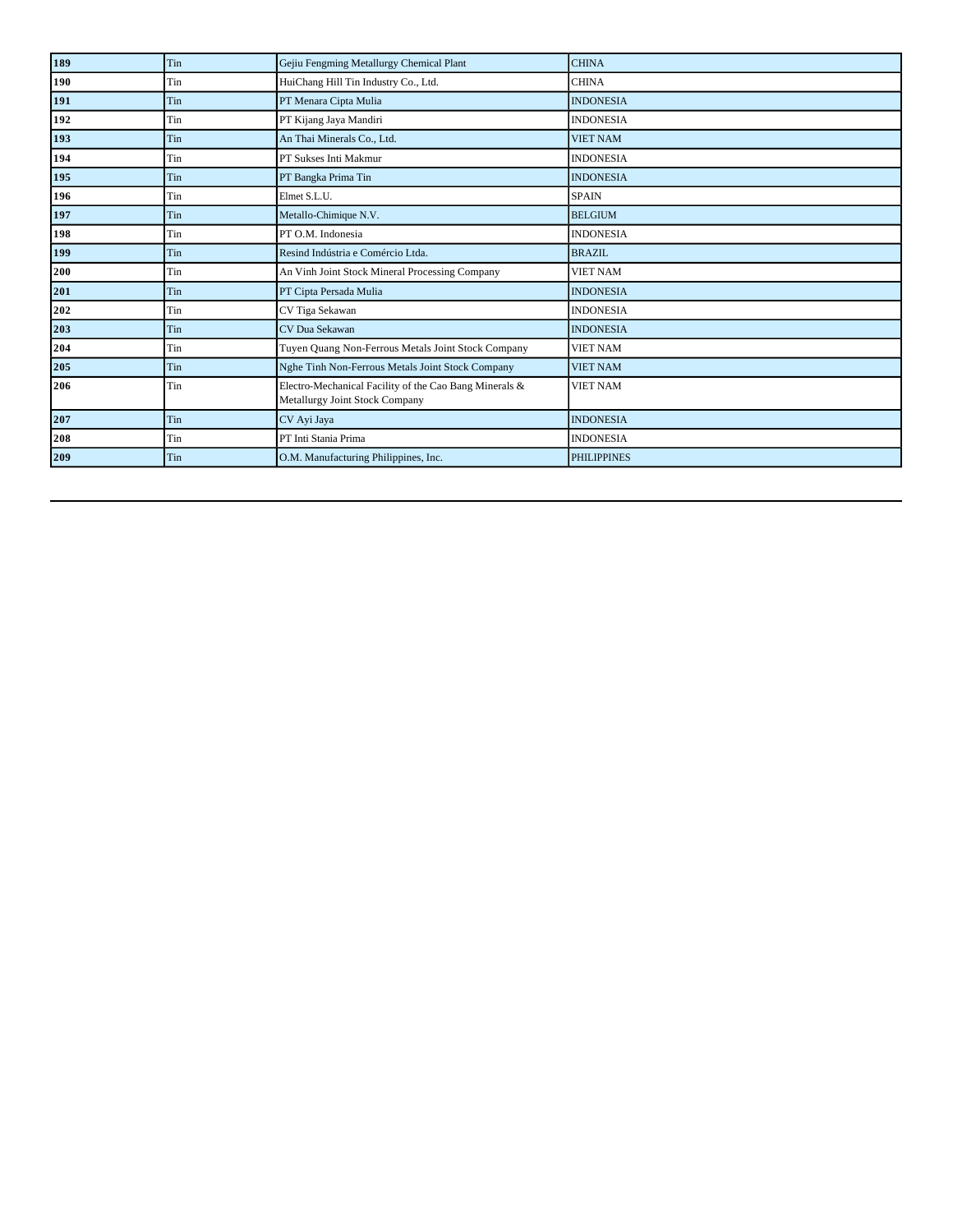| 210 | Tin | Phoenix Metal Ltd.                             | <b>RWANDA</b>             |
|-----|-----|------------------------------------------------|---------------------------|
| 211 | Tin | PT ATD Makmur Mandiri Jaya                     | <b>INDONESIA</b>          |
| 212 | Tin | Melt Metais e Ligas S.A.                       | <b>BRAZIL</b>             |
| 213 | Tin | PT Wahana Perkit Jaya                          | <b>INDONESIA</b>          |
| 214 | Tin | PT Tirus Putra Mandiri                         | <b>INDONESIA</b>          |
| 215 | Tin | Magnu's Minerais Metais e Ligas Ltda.          | <b>BRAZIL</b>             |
| 216 | Tin | CV Venus Inti Perkasa                          | <b>INDONESIA</b>          |
| 217 | Tin | Yunnan Tin Company Limited                     | <b>CHINA</b>              |
| 218 | Tin | Yunnan Chengfeng Non-ferrous Metals Co., Ltd.  | <b>CHINA</b>              |
| 219 | Tin | White Solder Metalurgia e Mineração Ltda.      | <b>BRAZIL</b>             |
| 220 | Tin | VQB Mineral and Trading Group JSC              | <b>VIET NAM</b>           |
| 221 | Tin | Gejiu Yunxin Nonferrous Electrolysis Co., Ltd. | <b>CHINA</b>              |
| 222 | Tin | Thaisarco                                      | <b>THAILAND</b>           |
| 223 | Tin | Soft Metais Ltda.                              | <b>BRAZIL</b>             |
| 224 | Tin | Rui Da Hung                                    | TAIWAN, PROVINCE OF CHINA |
| 225 | Tin | PT Tommy Utama                                 | <b>INDONESIA</b>          |
| 226 | Tin | PT Tinindo Inter Nusa                          | <b>INDONESIA</b>          |
| 227 | Tin | PT Timah (Persero) Tbk Mentok                  | <b>INDONESIA</b>          |
| 228 | Tin | PT Timah (Persero) Tbk Kundur                  | <b>INDONESIA</b>          |
| 229 | Tin | PT Sumber Jaya Indah                           | <b>INDONESIA</b>          |
| 230 | Tin | PT Stanindo Inti Perkasa                       | <b>INDONESIA</b>          |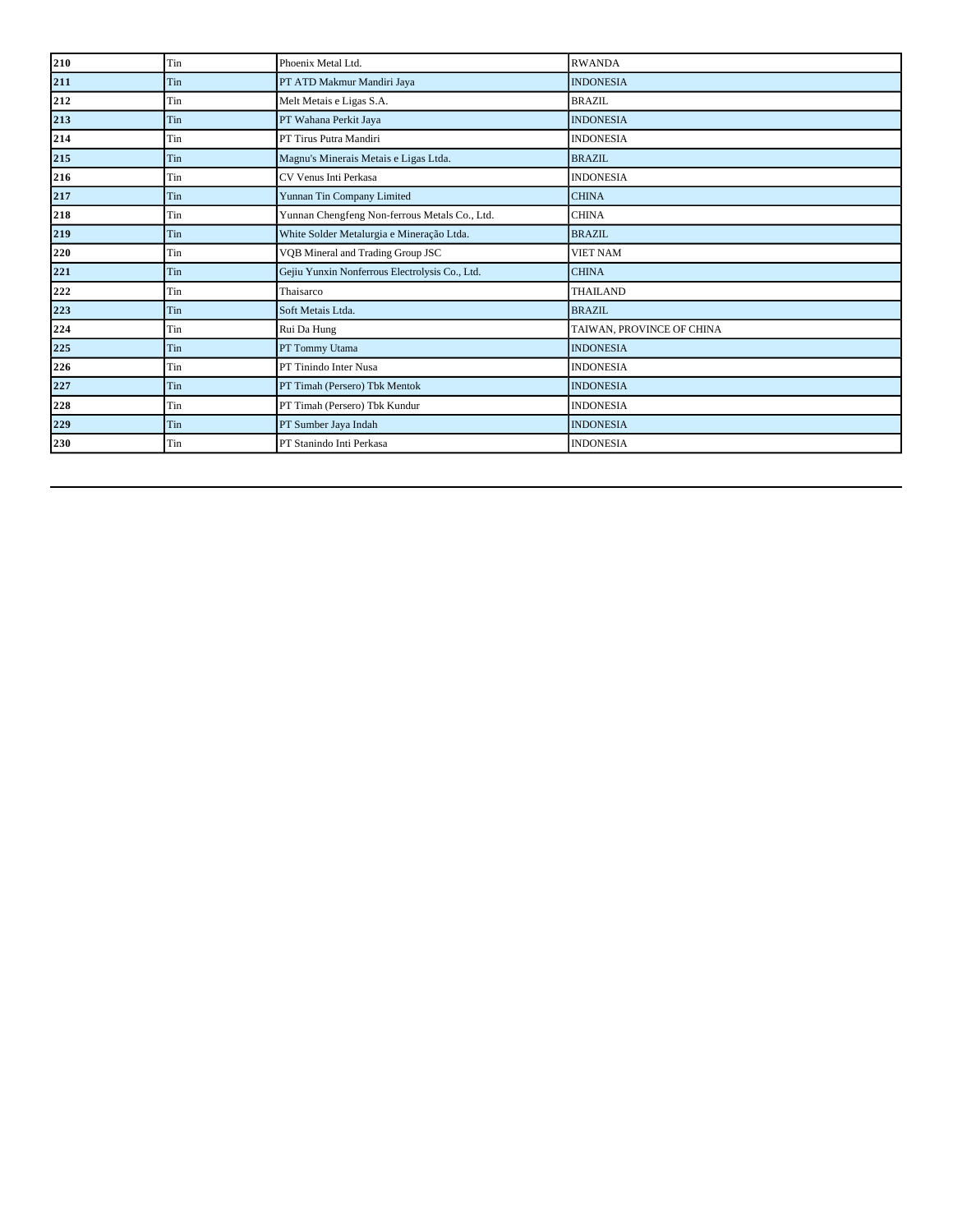| 231 | Tin | PT Sariwiguna Binasentosa                 | <b>INDONESIA</b>                        |
|-----|-----|-------------------------------------------|-----------------------------------------|
| 232 | Tin | PT REFINED BANGKA TIN                     | <b>INDONESIA</b>                        |
| 233 | Tin | PT Prima Timah Utama                      | <b>INDONESIA</b>                        |
| 234 | Tin | PT Panca Mega Persada                     | <b>INDONESIA</b>                        |
| 235 | Tin | PT Mitra Stania Prima                     | <b>INDONESIA</b>                        |
| 236 | Tin | PT Karimun Mining                         | <b>INDONESIA</b>                        |
| 237 | Tin | PT Eunindo Usaha Mandiri                  | <b>INDONESIA</b>                        |
| 238 | Tin | PT DS Jaya Abadi                          | <b>INDONESIA</b>                        |
| 239 | Tin | PT Bukit Timah                            | <b>INDONESIA</b>                        |
| 240 | Tin | PT Belitung Industri Sejahtera            | <b>INDONESIA</b>                        |
| 241 | Tin | PT Bangka Tin Industry                    | <b>INDONESIA</b>                        |
| 242 | Tin | PT Babel Inti Perkasa                     | <b>INDONESIA</b>                        |
| 243 | Tin | PT Artha Cipta Langgeng                   | <b>INDONESIA</b>                        |
| 244 | Tin | Operaciones Metalurgical S.A.             | <b>BOLIVIA (PLURINATIONAL STATE OF)</b> |
| 245 | Tin | O.M. Manufacturing (Thailand) Co., Ltd.   | <b>THAILAND</b>                         |
| 246 | Tin | Nankang Nanshan Tin Manufactory Co., Ltd. | <b>CHINA</b>                            |
| 247 | Tin | Mitsubishi Materials Corporation          | <b>JAPAN</b>                            |
| 248 | Tin | Minsur                                    | <b>PERU</b>                             |
| 249 | Tin | Mineração Taboca S.A.                     | <b>BRAZIL</b>                           |
| 250 | Tin | Metallic Resources, Inc.                  | UNITED STATES OF AMERICA                |
| 251 | Tin | Malaysia Smelting Corporation (MSC)       | <b>MALAYSIA</b>                         |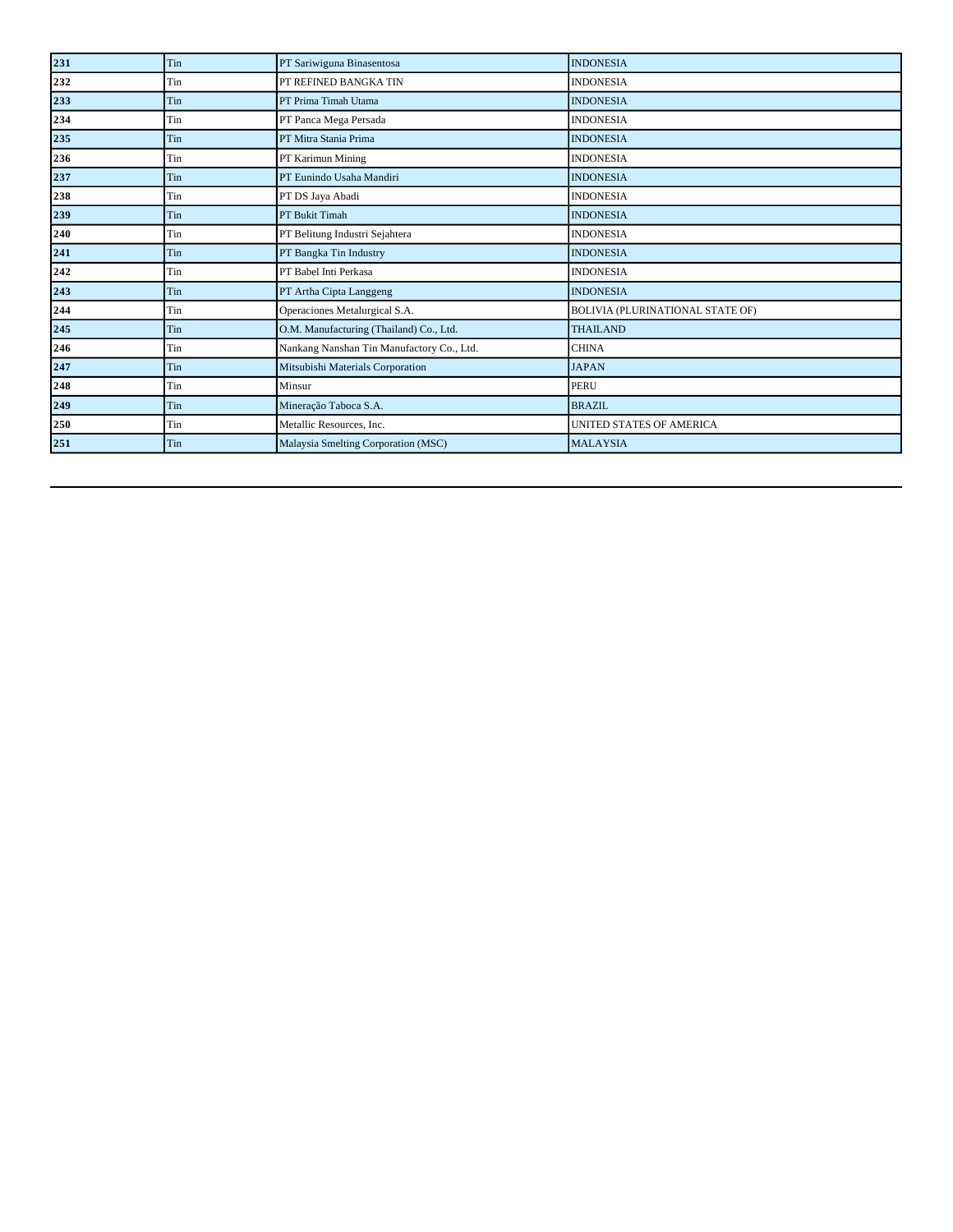| 252 | Tin      | China Tin Group Co., Ltd.                         | <b>CHINA</b>                     |
|-----|----------|---------------------------------------------------|----------------------------------|
| 253 | Tin      | Gejiu Kai Meng Industry and Trade LLC             | <b>CHINA</b>                     |
| 254 | Tin      | Huichang Jinshunda Tin Co., Ltd.                  | <b>CHINA</b>                     |
| 255 | Tin      | Gejiu Zili Mining And Metallurgy Co., Ltd.        | <b>CHINA</b>                     |
| 256 | Tin      | Gejiu Non-Ferrous Metal Processing Co., Ltd.      | <b>CHINA</b>                     |
| 257 | Tin      | Fenix Metals                                      | <b>POLAND</b>                    |
| 258 | Tin      | Estanho de Rondônia S.A.                          | <b>BRAZIL</b>                    |
| 259 | Tin      | <b>EM Vinto</b>                                   | BOLIVIA (PLURINATIONAL STATE OF) |
| 260 | Tin      | Dowa                                              | <b>JAPAN</b>                     |
| 261 | Tin      | <b>CV United Smelting</b>                         | <b>INDONESIA</b>                 |
| 262 | Tin      | CV Serumpun Sebalai                               | <b>INDONESIA</b>                 |
| 263 | Tin      | PT Aries Kencana Sejahtera                        | <b>INDONESIA</b>                 |
| 264 | Tin      | PT Justindo                                       | <b>INDONESIA</b>                 |
| 265 | Tin      | <b>CV</b> Gita Pesona                             | <b>INDONESIA</b>                 |
| 266 | Tin      | Cooperativa Metalurgica de Rondônia Ltda.         | <b>BRAZIL</b>                    |
| 267 | Tin      | Alpha                                             | <b>UNITED STATES OF AMERICA</b>  |
| 268 | Tin      | CNMC (Guangxi) PGMA Co., Ltd.                     | <b>CHINA</b>                     |
| 269 | Tin      | Jiangxi Ketai Advanced Material Co., Ltd.         | <b>CHINA</b>                     |
| 270 | Tin      | Chenzhou Yunxiang Mining and Metallurgy Co., Ltd. | <b>CHINA</b>                     |
| 271 | Tungsten | Moliren Ltd                                       | <b>RUSSIAN FEDERATION</b>        |
| 272 | Tungsten | Woltech Korea Co., Ltd.                           | KOREA (REPUBLIC OF)              |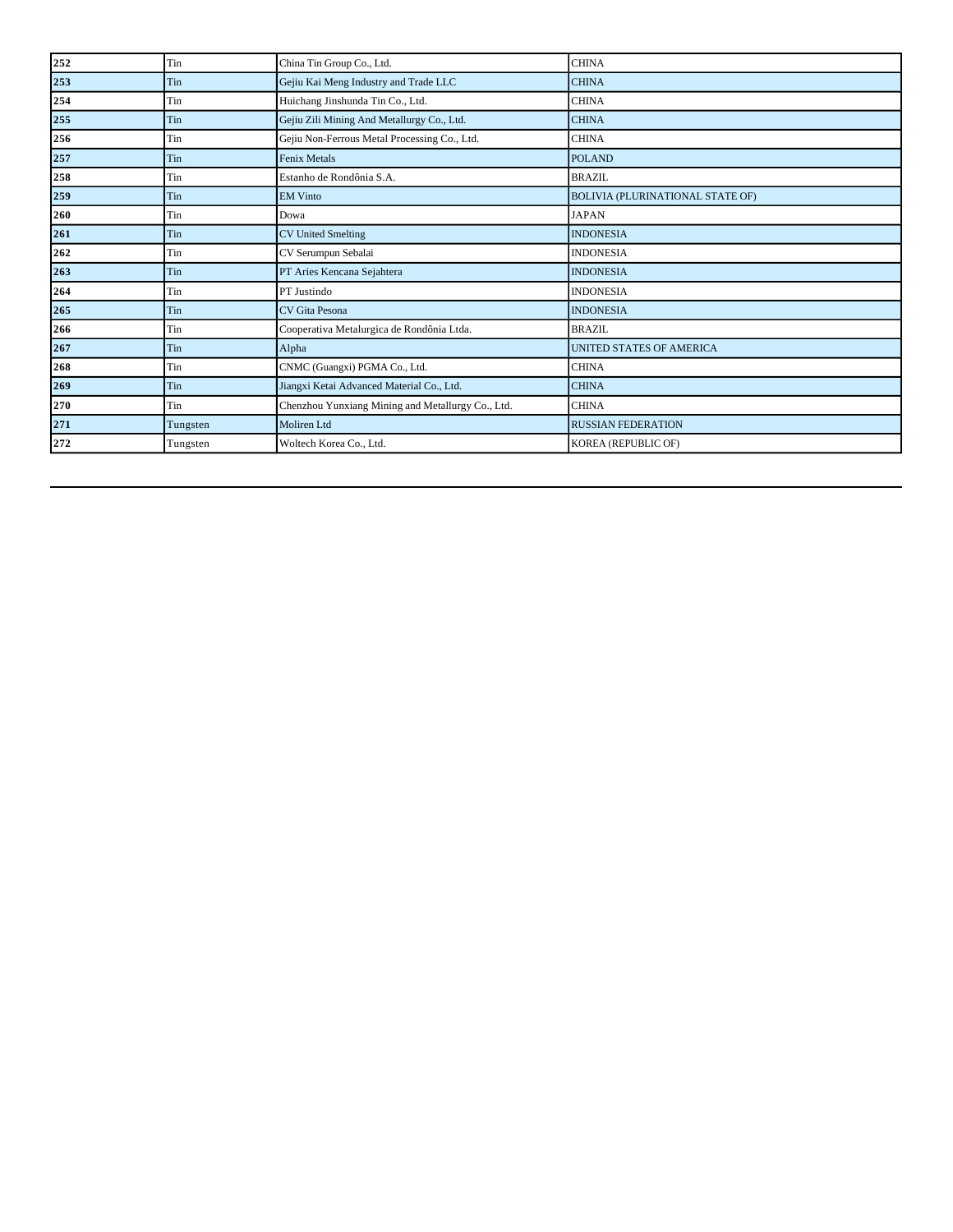| 273 | Tungsten | <b>ACL Metais Eireli</b>                                        | <b>BRAZIL</b>                   |
|-----|----------|-----------------------------------------------------------------|---------------------------------|
| 274 | Tungsten | Xinfeng Huarui Tungsten & Molybdenum New Material Co.,<br>Ltd.  | <b>CHINA</b>                    |
| 275 | Tungsten | Philippine Chuangxin Industrial Co., Inc.                       | <b>PHILIPPINES</b>              |
| 276 | Tungsten | South-East Nonferrous Metal Company Limited of Hengyang<br>City | <b>CHINA</b>                    |
| 277 | Tungsten | Unecha Refractory metals plant                                  | <b>RUSSIAN FEDERATION</b>       |
| 278 | Tungsten | Hydrometallurg, JSC                                             | <b>RUSSIAN FEDERATION</b>       |
| 279 | Tungsten | Jiangxi Dayu Longxintai Tungsten Co., Ltd.                      | <b>CHINA</b>                    |
| 280 | Tungsten | Niagara Refining LLC                                            | <b>UNITED STATES OF AMERICA</b> |
| 281 | Tungsten | Hunan Chuangda Vanadium Tungsten Co., Ltd. Wuji                 | <b>CHINA</b>                    |
| 282 | Tungsten | Jiangwu H.C. Starck Tungsten Products Co., Ltd.                 | <b>CHINA</b>                    |
| 283 | Tungsten | Nui Phao H.C. Starck Tungsten Chemicals Manufacturing LLC       | <b>VIET NAM</b>                 |
| 284 | Tungsten | H.C. Starck Smelting GmbH & Co.KG                               | <b>GERMANY</b>                  |
| 285 | Tungsten | H.C. Starck GmbH                                                | <b>GERMANY</b>                  |
| 286 | Tungsten | Ganzhou Yatai Tungsten Co., Ltd.                                | <b>CHINA</b>                    |
| 287 | Tungsten | Jiangxi Xiushui Xianggan Nonferrous Metals Co., Ltd.            | <b>CHINA</b>                    |
| 288 | Tungsten | Dayu Jincheng Tungsten Industry Co., Ltd.                       | <b>CHINA</b>                    |
| 289 | Tungsten | Chenzhou Diamond Tungsten Products Co., Ltd.                    | <b>CHINA</b>                    |
| 290 | Tungsten | Asia Tungsten Products Vietnam Ltd.                             | <b>VIET NAM</b>                 |
| 291 | Tungsten | Ganzhou Seadragon W & Mo Co., Ltd.                              | <b>CHINA</b>                    |
| 292 | Tungsten | Jiangxi Gan Bei Tungsten Co., Ltd.                              | <b>CHINA</b>                    |
| 293 | Tungsten | Xiamen Tungsten (H.C.) Co., Ltd.                                | <b>CHINA</b>                    |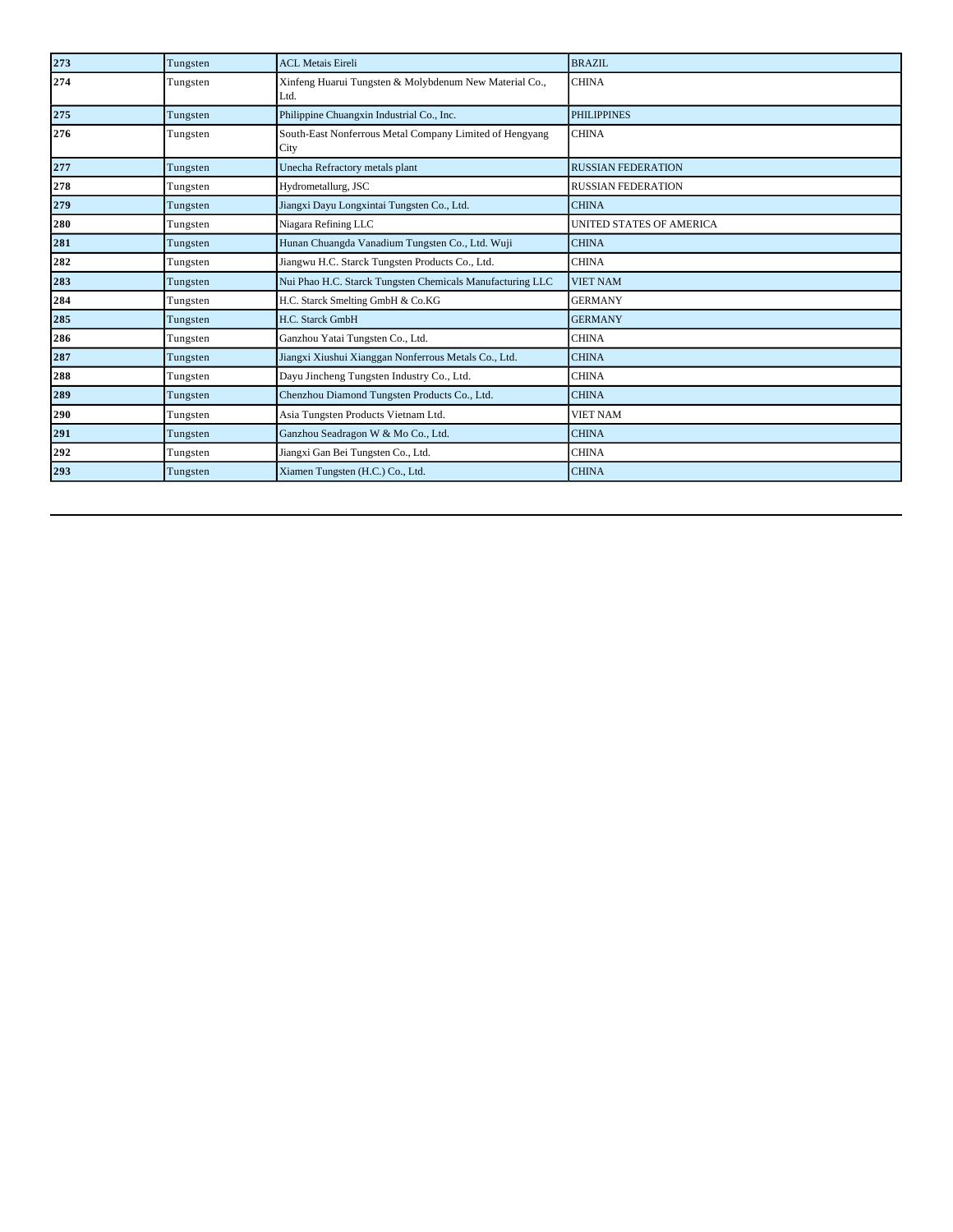| 294 | Tungsten | Malipo Haiyu Tungsten Co., Ltd.                               | <b>CHINA</b>                    |
|-----|----------|---------------------------------------------------------------|---------------------------------|
| 295 | Tungsten | Jiangxi Tonggu Non-ferrous Metallurgical & Chemical Co., Ltd. | <b>CHINA</b>                    |
| 296 | Tungsten | Jiangxi Xinsheng Tungsten Industry Co., Ltd.                  | <b>CHINA</b>                    |
| 297 | Tungsten | Jiangxi Yaosheng Tungsten Co., Ltd.                           | <b>CHINA</b>                    |
| 298 | Tungsten | Ganzhou Jiangwu Ferrotungsten Co., Ltd.                       | <b>CHINA</b>                    |
| 299 | Tungsten | Jiangxi Minmetals Gao'an Non-ferrous Metals Co., Ltd.         | <b>CHINA</b>                    |
| 300 | Tungsten | Xinhai Rendan Shaoguan Tungsten Co., Ltd.                     | <b>CHINA</b>                    |
| 301 | Tungsten | Xiamen Tungsten Co., Ltd.                                     | <b>CHINA</b>                    |
| 302 | Tungsten | Wolfram Bergbau und Hütten AG                                 | <b>AUSTRIA</b>                  |
| 303 | Tungsten | Vietnam Youngsun Tungsten Industry Co., Ltd.                  | <b>VIET NAM</b>                 |
| 304 | Tungsten | Tejing (Vietnam) Tungsten Co., Ltd.                           | <b>VIET NAM</b>                 |
| 305 | Tungsten | <b>Kennametal Fallon</b>                                      | <b>UNITED STATES OF AMERICA</b> |
| 306 | Tungsten | Ganzhou Huaxing Tungsten Products Co., Ltd.                   | <b>CHINA</b>                    |
| 307 | Tungsten | Japan New Metals Co., Ltd.                                    | <b>JAPAN</b>                    |
| 308 | Tungsten | Hunan Chunchang Nonferrous Metals Co., Ltd.                   | <b>CHINA</b>                    |
| 309 | Tungsten | Hunan Chenzhou Mining Co., Ltd.                               | <b>CHINA</b>                    |
| 310 | Tungsten | Global Tungsten & Powders Corp.                               | <b>UNITED STATES OF AMERICA</b> |
| 311 | Tungsten | Fujian Jinxin Tungsten Co., Ltd.                              | <b>CHINA</b>                    |
| 312 | Tungsten | Dayu Weiliang Tungsten Co., Ltd.                              | <b>CHINA</b>                    |
| 313 | Tungsten | Chongyi Zhangyuan Tungsten Co., Ltd.                          | <b>CHINA</b>                    |
| 314 | Tungsten | Guangdong Xianglu Tungsten Co., Ltd.                          | <b>CHINA</b>                    |
| 315 | Tungsten | <b>Kennametal Huntsville</b>                                  | <b>UNITED STATES OF AMERICA</b> |
| 316 | Tungsten | A.L.M.T. TUNGSTEN Corp.                                       | <b>JAPAN</b>                    |